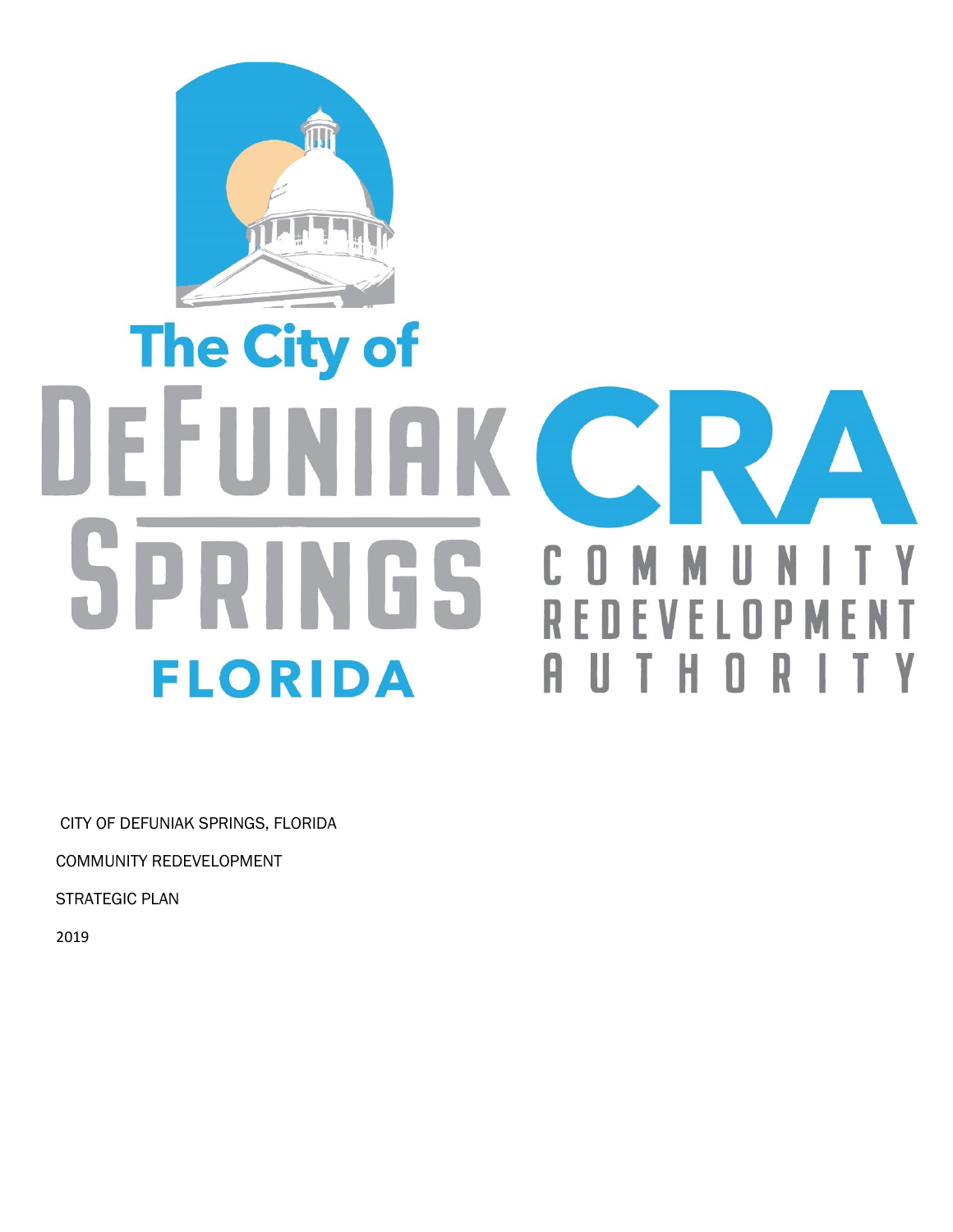# **Table of Contents**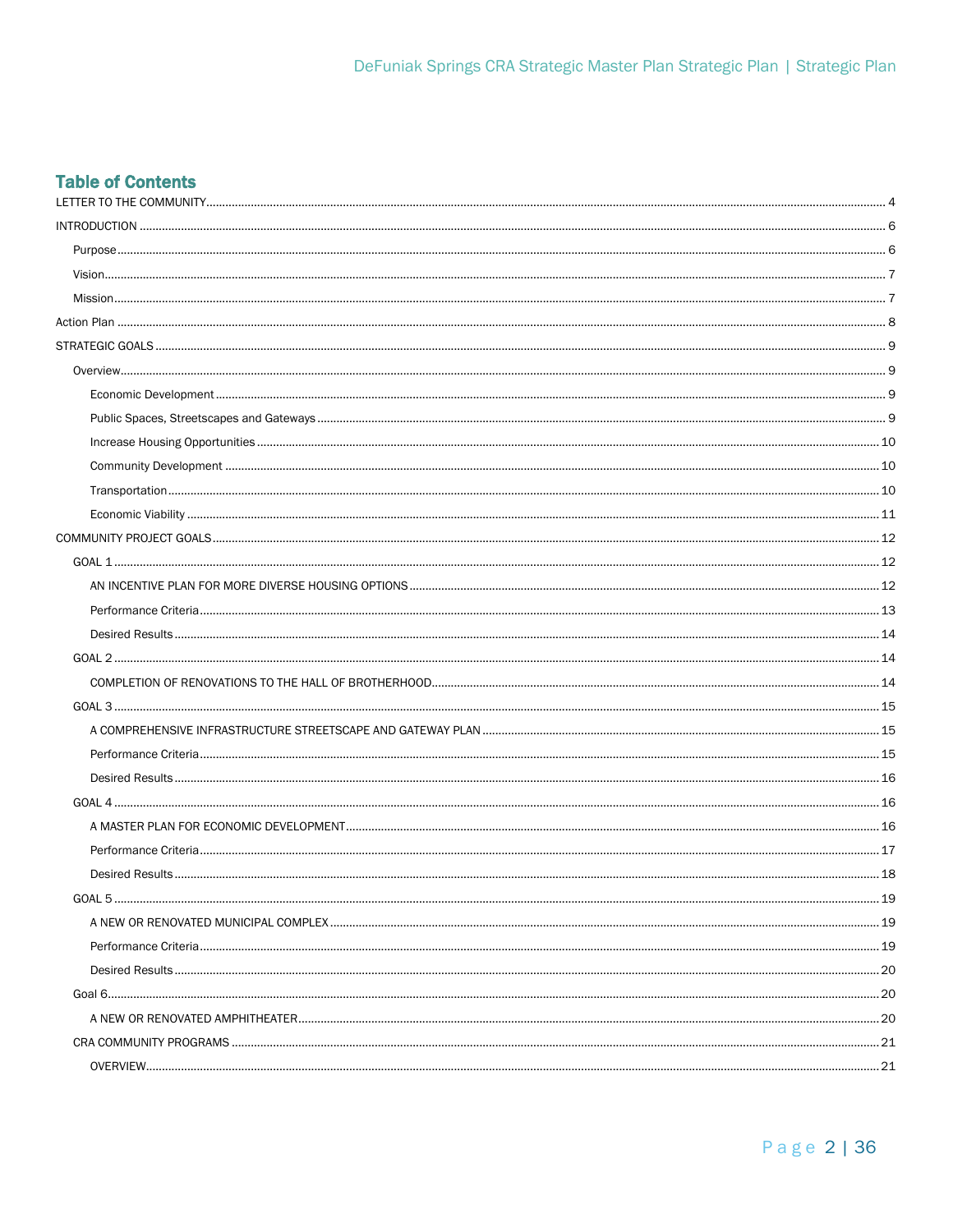<span id="page-2-0"></span>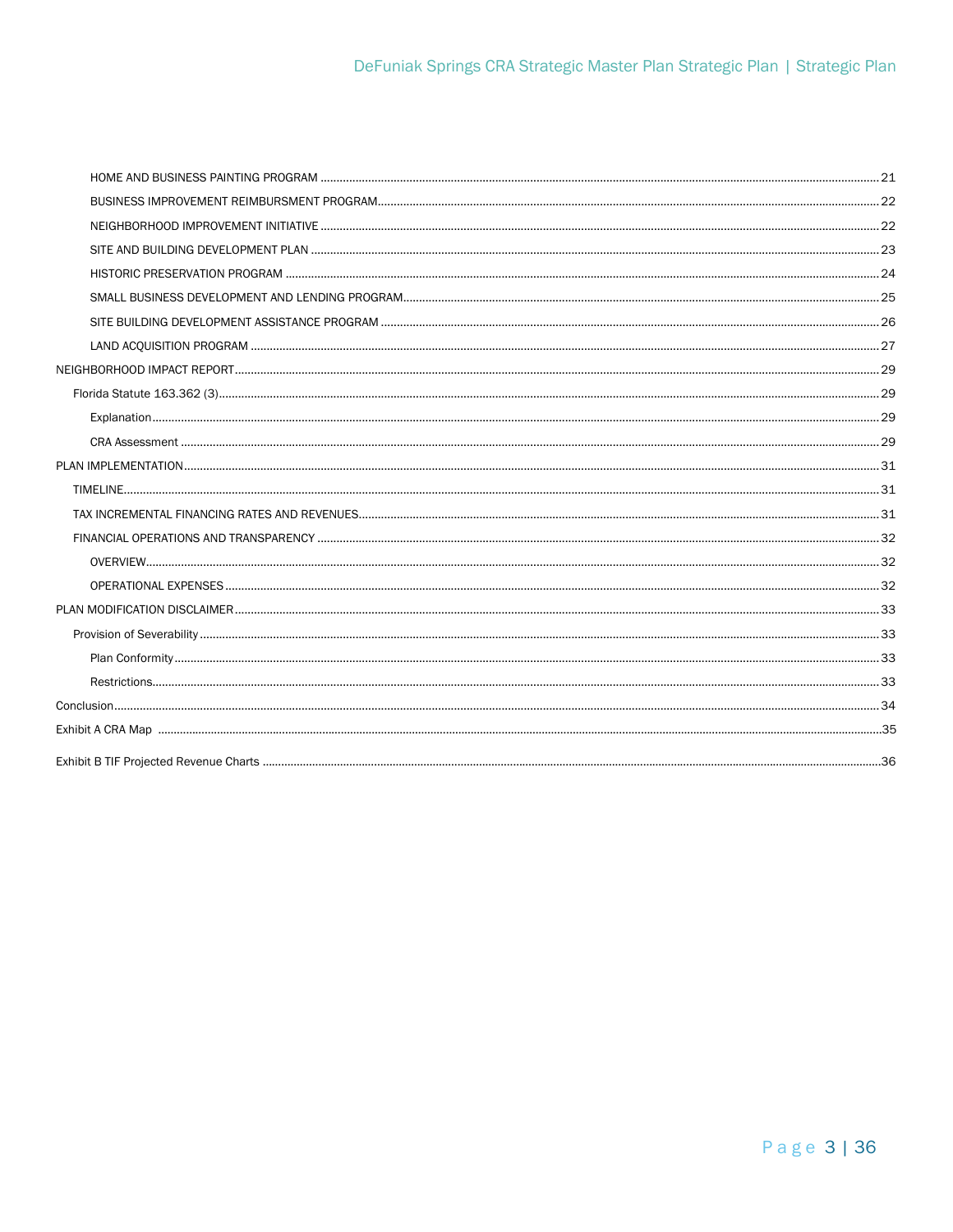# LETTER TO THE COMMUNITY

To the community of DeFuniak Springs:

The DeFuniak Springs Community Redevelopment Plan found in the pages of this document is designed to give guidance to community leadership based on citizen input for the future of DeFuniak Springs. The plan reflects the values, concerns, and hopes of DeFuniak Springs residents, as well as those of our elected officials and city staff. The City of DeFuniak Springs operates under the obligations, constraints, and aspirations common to many counties across the Panhandle of Florida. The city is responsible for the delivery of core services that are mandated by state or federal law. Additionally, the city government aspires to provide additional services that, while they are discretionary, significantly benefit our residents, business owners, and visitors. In the delivery of both mandatory and discretionary services, DeFuniak Springs might be a direct service provider or enter a partnership with Walton County or another public service provider supporting city-provided services.

The City of DeFuniak Springs continuously strives to provide residents with quality services and steer towards a shared vision of a vibrant community ensuring the health, safety, and wellbeing of generations to live, work, and play. It is this desire that led the city council of DeFuniak Springs to establish the Community Redevelopment Agency for the city of Defuniak Springs. By using a measured and deliberate approach to redevelopment, the new CRA will act as the implementation tool for the city as we strive for our desired future.

This strategic plan is designed to advance this vision by establishing a shared understanding of our desired future, the fulfillment of short-term community priorities based on input from community members and stakeholders, strategies that maximize the impact of the CRA's constrained existing resources, and longer-term strategies that move us closer to our desired future by leveraging existing and potentially new resources.

The following document identifies six principal community strategic goals and six community project goals to focus the City of DeFuniak Springs Community Redevelopment Agency (CRA) through the year 2030. The goals are put forth after extensive research, community surveys, and consultation with experts in the fields of community development, urban planning and future growth. The goals are forged from your suggestions through community visioning opportunities, online surveys and informal interviews. Though this plan is built on a ten-year horizon, it is the expectation of all involved that the Community Redevelopment Agency will review all action plans monthly and quarterly and hold a yearly full-day planning session to make any and all adjustments needed to complete all tasks on or before their preset completion dates. What follows is an attempt to represent all community members through unique and lasting projects for DeFuniak Springs.

The six principal community strategic goals are:

- 1. Economic Development
- 2. Public Spaces, Streetscapes and Gateways
- 3. Increase Housing Opportunities
- 4. Community Development
- 5. Transportation
- 6. Economic Viability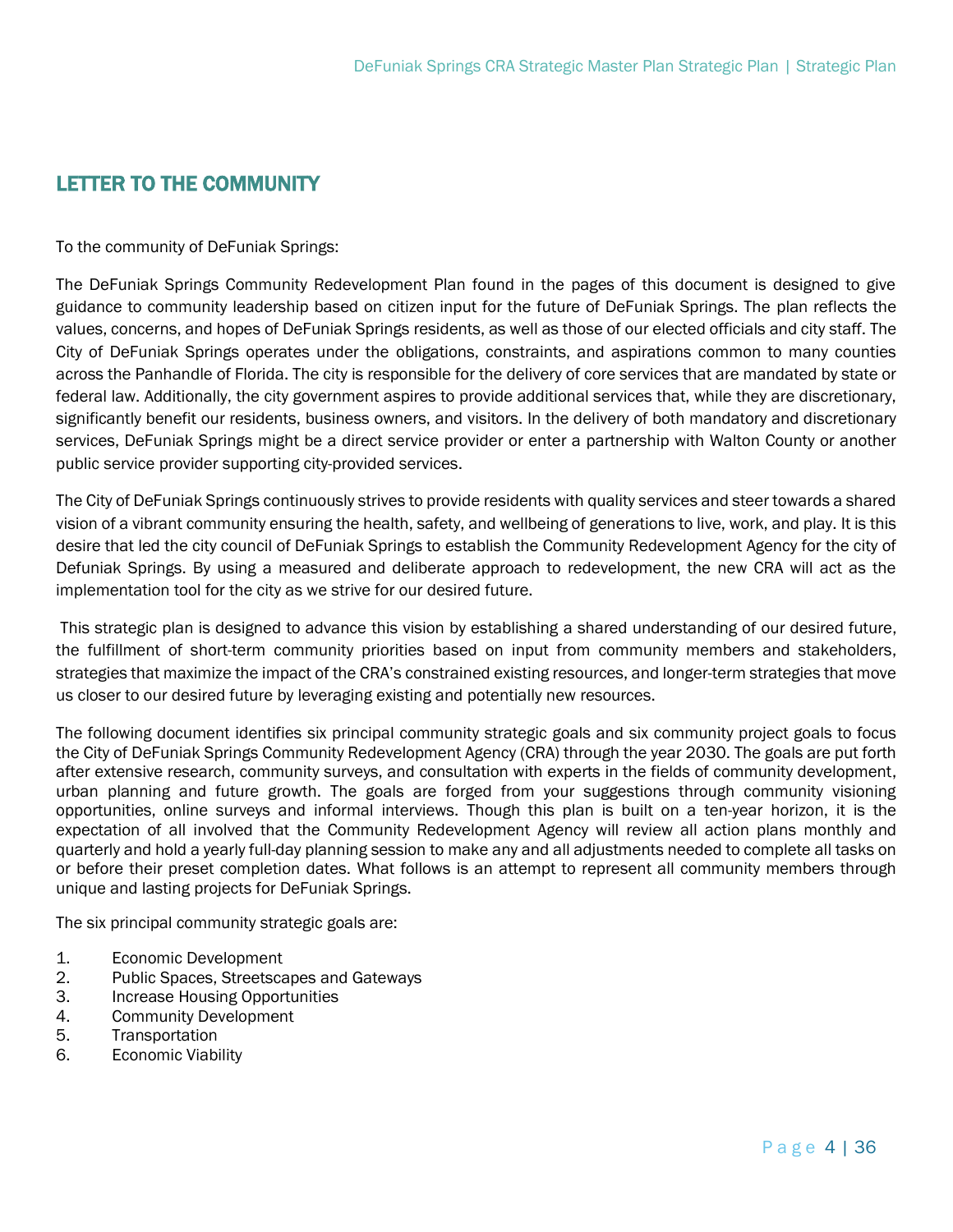The six community project goals are:

- 1. An Incentive Plan for More Diverse Housing Options
- 2. Completion of Renovations to the Hall of Brotherhood
- 3. A Comprehensive Infrastructure, Streetscape and Gateway Plan
- 4. A Master Plan for Economic Development
- 5. A New or Renovated Municipal Complex
- 6. A New or Renovated Amphitheater

The process to build this long-range plan has shown the resiliency and fortitude of the citizens of DeFuniak Springs and the willingness of our community to look at new ideas for solving persistent problems. Because of the participation of the community throughout this process, we have a clear vision of the issues lying before us and a strong sense of direction as we begin this process.

The success of the plan set before you today will improve the quality of life for all community members for generations to come. The fellowship and spirit of partnership shown during the planning process was overwhelming. This same spirit will be needed throughout the development of each goal to ensure a successful completion.

Together, we will emerge from this process a more cohesive, vibrant city than ever before.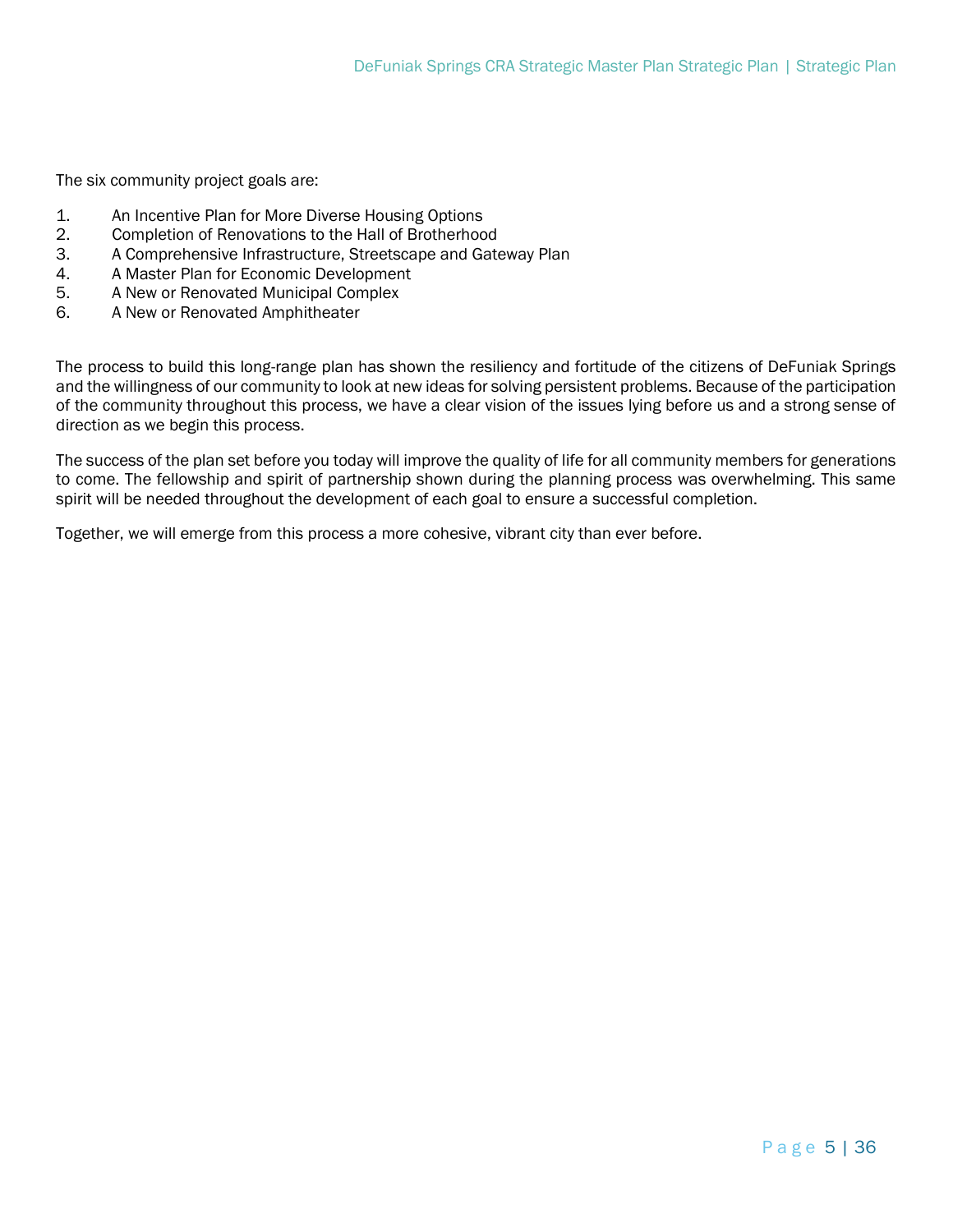# <span id="page-5-0"></span>INTRODUCTION

The DeFuniak Springs Community Redevelopment Agency (CRA) is a public entity created by the City Council of the City of DeFuniak Springs (the Council). On February 26th, 2018, Resolution 2018-07 passed by the Council made the determination that there was a need to initiate revitalization of blighted areas inside the city limits of DeFuniak Springs, FL. On August 13, 2018, Resolution 2018-18 of the City Council for DeFuniak Springs officially formed the DeFuniak Springs Community Redevelopment Agency (CRA), placing the City Council members as the CRA board of directors in accordance with Florida Statutes Chapter 163, Part III. The passing of Resolution 2018-18 outlined the rights, powers, duties, privileges and immunities given to the City Council acting as the CRA board of directors. The DeFuniak Springs CRA is a public agency adhering to all standards, scrutiny and accountability belying all public agencies in the city of DeFuniak Springs, county of Walton, and state of Florida. The CRA is set as a unit of the city government of DeFuniak Springs and operates to direct areas of redevelopment inside the Community Redevelopment Area of DeFuniak Springs. DeFuniak Springs redevelopment actions are guided by the CRA board, the CRA administration and the community focused on revitalizing the city of DeFuniak Springs.

The CRA is subsidized through a tax incremental financing fund (TIFF). At inception, a base value was established of the CRA area's taxable property value. Each year, as the taxable value increases due to capital improvements and redevelopment efforts, the difference, or increment, in the base year and the current year is deposited into the CRA Fund. The CRA fund is used to implement the goals of the CRA Plan set forth by and for the community of DeFuniak Springs, FL.

The DeFuniak Springs Community Redevelopment Plan housed inside this document is intended to serve as an outline or framework for guiding capital investment, economic development/redevelopment and community investment inside the DeFuniak Springs Redevelopment District outlined in the DeFuniak Springs CRS Map. The Plan categorizes redevelopment objectives, initiatives, and capital projects that may be undertaken to reverse blighted conditions within the Redevelopment District. The Plan addresses visioning as well as strategies for financing, implementation, management, administration, and sustainability. We will continue to refine and update all strategies as we implement and progress through the Plan. We have based the strategies and costs identified in the Plan on the most current data available but recognize that will require additional study before specific action is taken by the DeFuniak Springs CRA to initiate, refine or implement a given project.

## <span id="page-5-1"></span>**Purpose**

Throughout the history of DeFuniak Springs, the area designated as the business district inside the CRA district has served as the core for business activity and community gatherings. As with most small communities, DeFuniak Springs business district has struggled through the recent past to compete in an increasingly global economy. Industrial, retail and professional services have left the city core for perceived better spaces. A large income disparity gap, over dependence on tourism and lack of infrastructure have aided in the lagging economy of DeFuniak Springs, but in our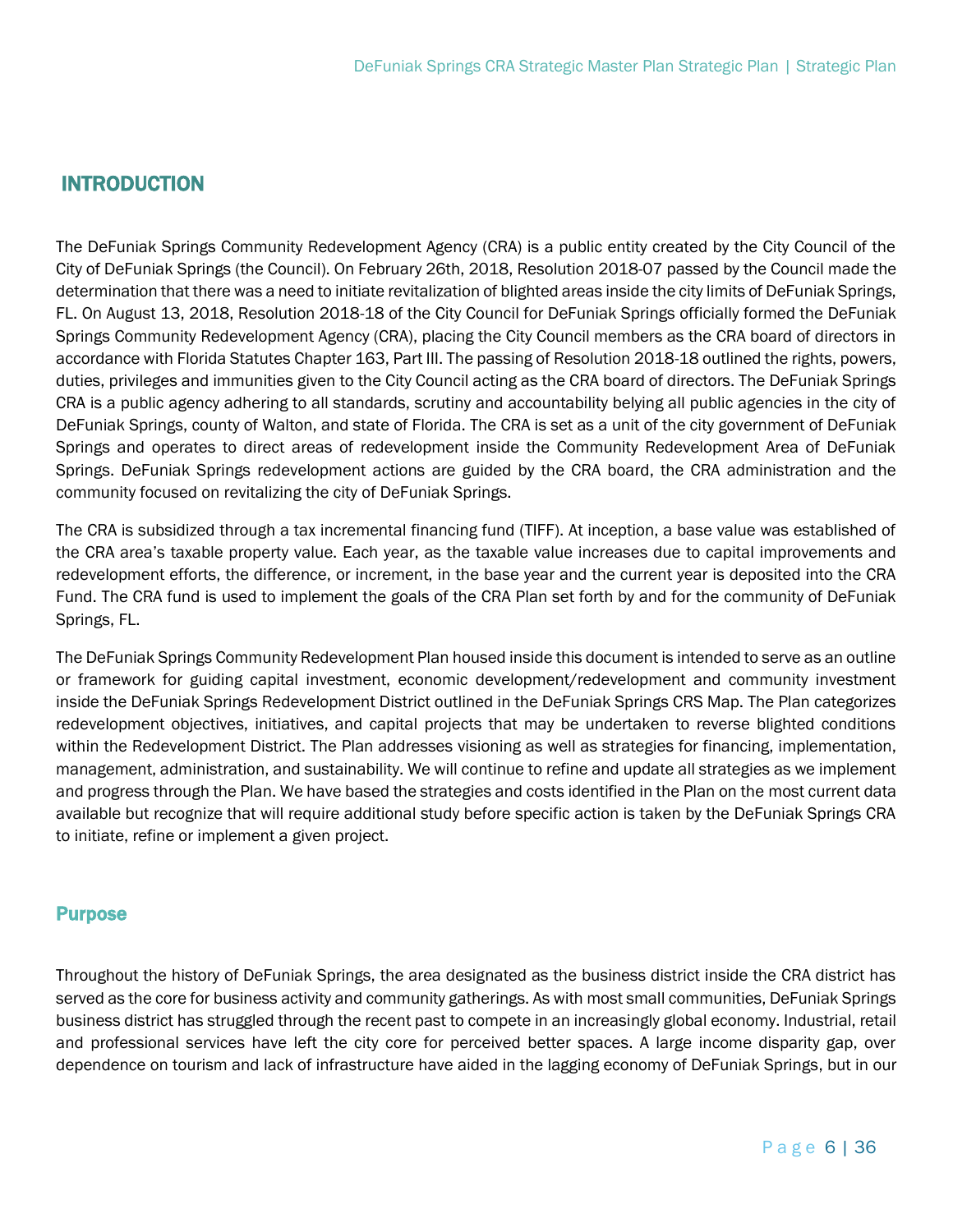recent past, DeFuniak Springs has seen many positive changes and improvements in the advancement of new business recruitment. The CRA district will strive to be a hub for a mixed-use, pedestrian friendly area offering a balance of hometown feel, world-class attractions, amazing dining and retail, exciting entertainment opportunities and beautiful professional offices.

The purpose of the CRA Strategic Plan is to give guidance to the board of directors throughout the redevelopment process of DeFuniak Springs by identifying community priorities, strategic opportunities and economic partners to best execute the CRA goals. The CRA Strategic Plan is to be a guiding document, used during all aspects of planning, zoning, mapping and construction to ensure a consistent and cohesive layout, look and feel for the city of DeFuniak Springs. The DeFuniak Springs Community Redevelopment Agency will build heightened commercial activity and interest to grow existing businesses and attract future investment opportunities, increase median salary scores, grow the tax base, and improve the overall quality of life for residents of DeFuniak Springs. The CRA will encourage the development of intellectual and human capital through workforce training programs, educational programs and cooperative business programs. Activities of the CRA will focus on both traditional economic development and newly developing industries and technology. The ultimate accomplishments of this plan are not in the words written, but in the results derived from the actions produced in accordance to the plan. The goal of all work done by the CRA is to build a flourishing commercial and residential district by stimulating private investment in real estate, start-up businesses, industry diversification and by helping eliminate barriers, both public and private, to these positive investment in DeFuniak Springs.

## <span id="page-6-0"></span>**Vision**

The Community Redevelopment Agency of the City of DeFuniak Springs vision is to improve the quality of life for all residents of DeFuniak Springs by building a community where all members have ample opportunities for quality employment, housing, services and a balanced cultural experience. Through a balance, innovative persistent approach, the CRA will build a center for commerce, civic activities and entertainment and represent the local identity of DeFuniak Springs and Walton County Florida.

## <span id="page-6-1"></span>**Mission**

The mission of the Community Redevelopment Agency of the City of DeFuniak Springs is to protect and improve the commercial areas of DeFuniak Springs through thoughtful, controlled economic growth and build upon and preserve the residential neighborhoods through activities building higher quality of life for all. The CRA economic revitalization process will forge an environment that attracts investors, encourages improvements in building structure and aesthetics and attracts new construction and business. The CRA will focus on obtaining necessary funding for public infrastructure improvements, streetscape build-out and marketing of the commercial district to attract new businesses to the district.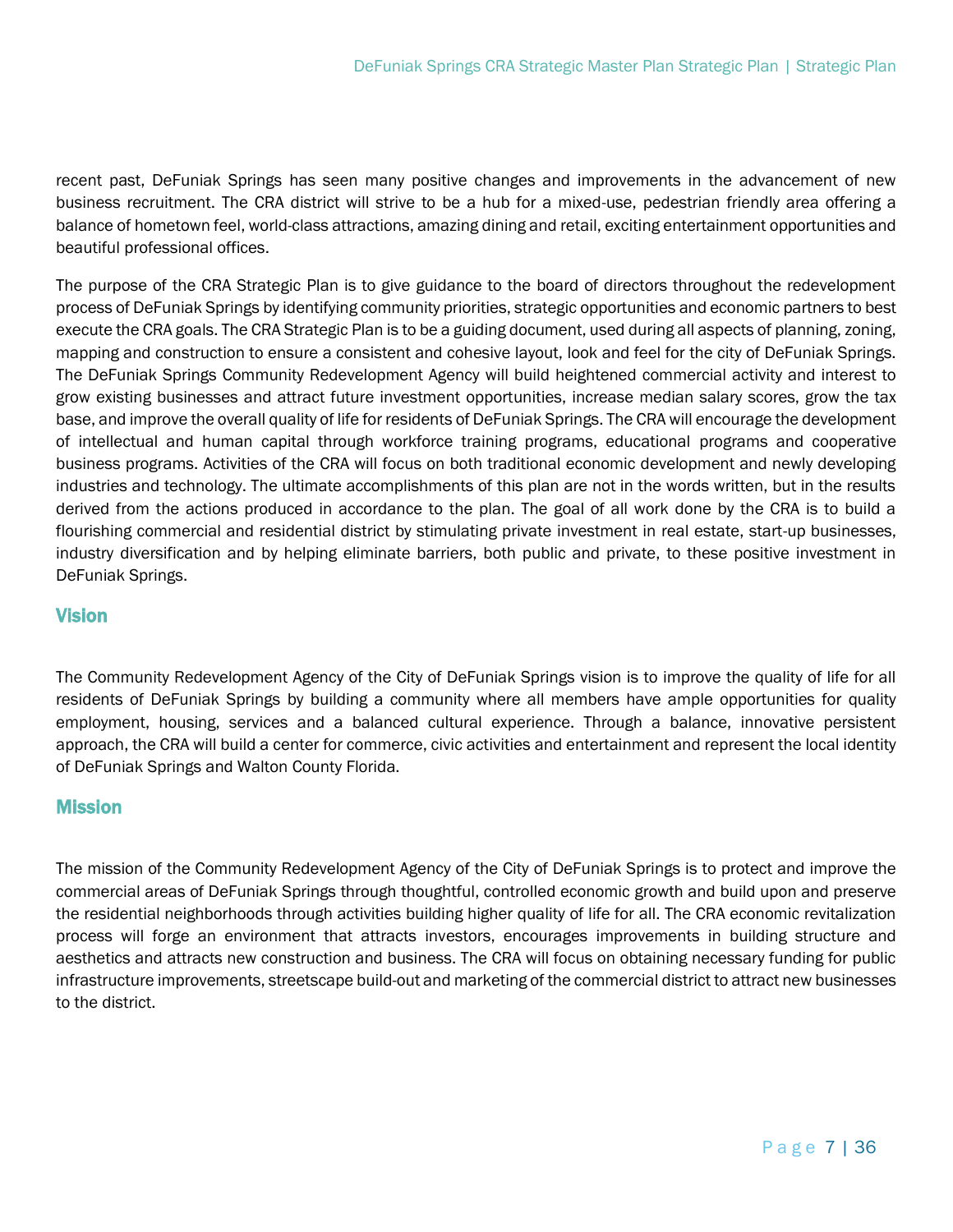# <span id="page-7-0"></span>Action Plan

The Community Redevelopment Agency holds in high regard the work being done to expand commercial activity and economic development throughout Walton County, FL, especially in the DeFuniak Springs Area. The CRA will support the DeFuniak Springs business community by improving the look and substance of our City. The CRA will facilitate the acquisition of property, when feasible, engage in real estate development, and promote redevelopment across the City. The CRA will examine every opportunity to assist development of infill sites with new construction options and advise on better usage of existing buildings, structures and homesites, especially in the downtown district. The CRA will identify abandoned, vacant or otherwise underutilized properties inside the CRA district, including the Opportunity Zone of Walton County, categorizing them by greatest potential, and incentivize investors to bring these properties back to active status. Programs that broaden investment access, reduce or delay impact fees and/or resolve adverse conditions impacting commercial and mixed-use viability inside the CRA District will be closely examined and, if deemed correct and viable, implemented for use. The CRA recognizes the natural beauty of DeFuniak Springs and will strive to encourage green building practices in all commercial projects.

The CRA will begin by examining and evaluating the current Land Development Code in coordination with the City Planning Department and City Manager's Office along with other pertinent regulatory documents to determine what, if any, changes need to be made to best advance the goals of commercial and mixed-use recruitment. All city owned property will be evaluated to determine their value, land designation and best future use for the city or commercial/mixed-use growth. The CRA, in conjunction with pertinent city departments will examine the current City Comprehensive Plan and land development review process to identify any inconsistencies in policies and procedures to mitigate and obstructions to the goals set forth by the City Council of DeFuniak Springs in their role as the CRA Board of Directors.

The CRA understands and recognizes that a strong residential base is very important to the long-term viability and vitality of any city. Diverse housing draws in a diverse population, ultimately giving broader support to both the business community and the overall character of the city of DeFuniak Springs. The DeFuniak Springs Community Redevelopment Agency will strive to support high-quality, well-designed, multifaceted and, most importantly, safe housing options throughout the CRA district. These options should deliver functional, diverse opportunities for renters and homeowners at all price points. The CRA will promote a gamut of housing options, including but not limited to, single-family, multi-family, mixed-use, infill, and senior/assisted development. This should ensure reinvestment into our existing neighborhoods and broaden housing options throughout the CRA district.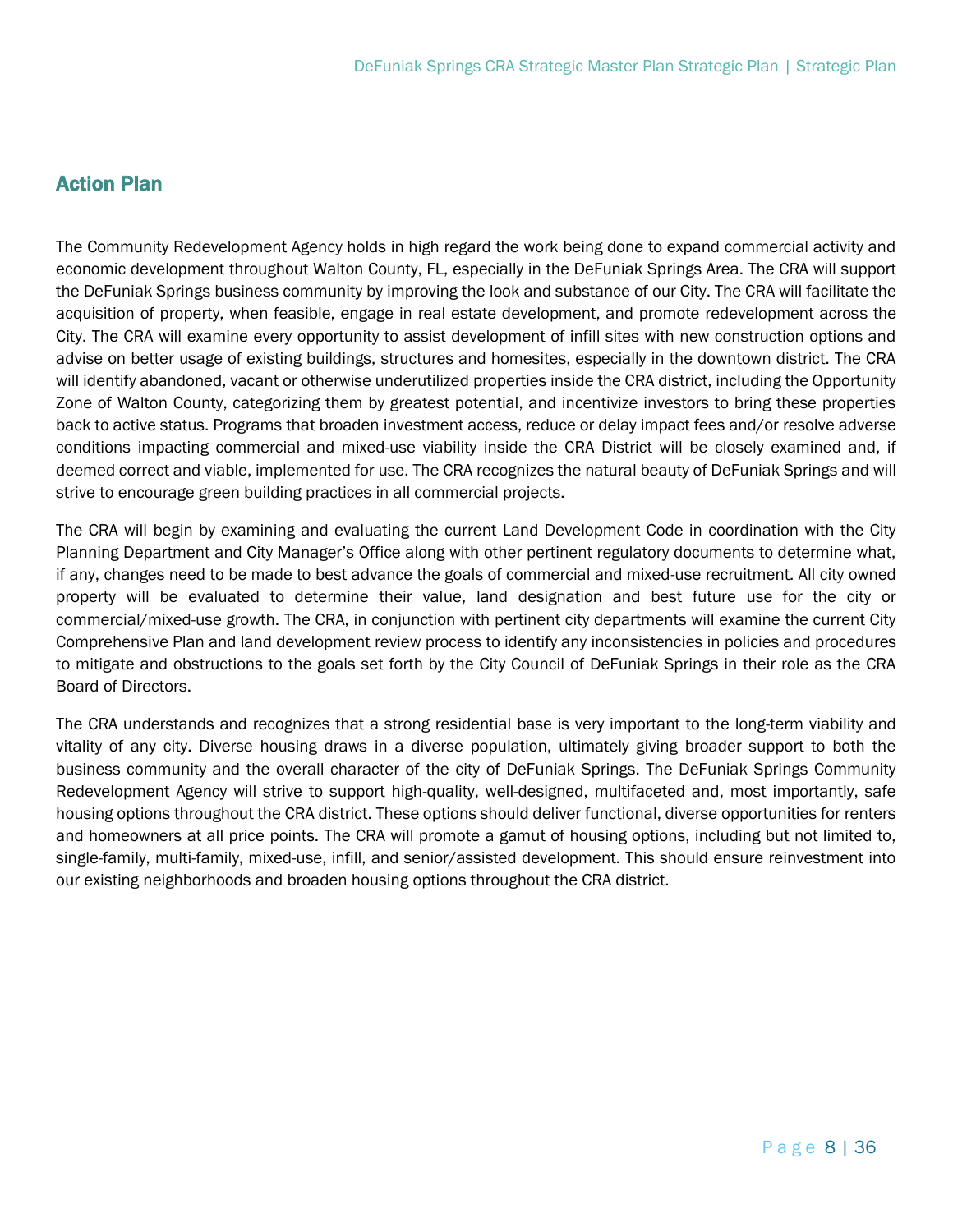# <span id="page-8-0"></span>STRATEGIC GOALS

## <span id="page-8-1"></span>**Overview**

All successful corporations, whether they are public or private, begins with a comprehensive strategic plan for all business functions. The Florida League of Cities (FLC), a not-for-profit organization focused on supporting local government bodies, defines Strategic planning as *the process by which leaders of an organization, such as a local government, determine what it intends to be in the future and how it will get there.* This process involves high levels of coordination throughout the municipality to develop the correct vision for a city's future and to administer the appropriate goals, priorities, and action strategies to achieve that vision. A well devised strategic plan will act as the directional document to prioritize, implement and accomplish the goals set forth by the community; ultimately delivering a physical manifestation of the community design concepts agreed upon.

#### <span id="page-8-2"></span>Economic Development

The City of DeFuniak Springs is the governmental seat for Walton County, Florida and the birthplace of the Florida Chautauqua Assembly. By most measures, DeFuniak Springs has an eclectic economy, including state and local government, national and international trade, agriculture and farming, tourism, and natural resource development. Our desired future economy will offer more equitable access to opportunities for employment and alleviate poverty, with more residents able to find living wage jobs without driving outside the city to reach their place of employment. The city's long-term planning, infrastructure investments, and direct services should support economic development indirectly by serving businesses as well as residents. The future desire of the CRA and city of DeFuniak Springs is to take a more hands-on and proactive role in shaping the region's economy by investing in the development, attraction and support of businesses inside the city, county and region. To accomplish this strategic goal, the CRA must move into a leadership role in regional economic development, emphasizing the creation of equitable economic opportunities and the alleviation of poverty, strengthen the role of DeFuniak Springs in the landscape of tourism throughout Walton County and the Panhandle of Florida, and create messaging so people and businesses think of DeFuniak Springs first when make business, leisure and travel decisions.

#### <span id="page-8-3"></span>Public Spaces, Streetscapes and Gateways

The City of DeFuniak Springs is highlighted with beautiful natural attractions including but not limited to our historic Chipley Park, our numerous natural and man-made lakes, public recreation areas and green spaces. These areas offer sufficient recreation and relaxation opportunities to support the health and welfare of the children and other residents of the area. The CRA will work to enhance opportunities within the city to enhance the lifestyle of residents through beautification projects, providing higher levels of accessibility to resources and inviting public spaces for community gatherings and social events. A plan for improving the aesthetic conditions of the streets and public rights-of-way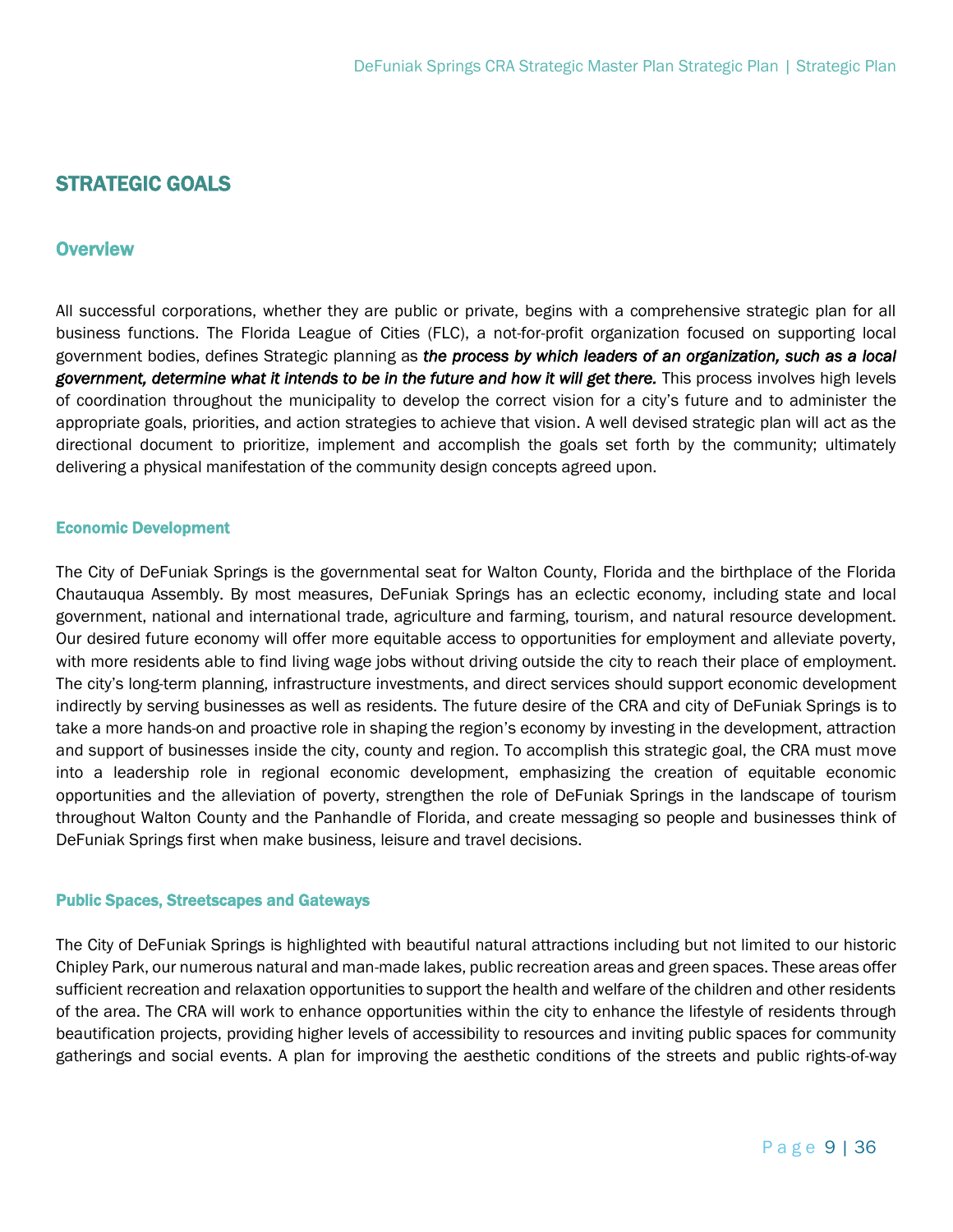throughout DeFuniak Springs should include decorative street lighting, gateway signage, landscaping, and other improvements based on public input and professional advisement.

#### <span id="page-9-0"></span>Increase Housing Opportunities

The City of DeFuniak Springs and all of Walton County, Florida is experiencing a population growth with the potential to double or triple in size over the next ten years. As the CRA and city look at current conditions and plan for our future, we must take into account this growth as we plan our housing needs for the next generation. Many times, a housing study looks to the past for historical data to foreshadow upcoming needs of the community, but in the case of Walton County and DeFuniak Springs, this will not be an adequate or acceptable solution for building a diverse housing plan for DeFuniak Springs. Extensive research and planning must be done to gather all data from public and private sources to truly understand the horizon of need to come. Attention must be paid to the needs of our growing service area and the housing options they will desire. Teachers, public safety officers, college and graduate students, construction workers, IT employees and others will be attracted to the area to fill service needs of our growing population. This is a segment DeFuniak Springs must plan for and work to attract. Additionally, as formal active retirement communities begin to develop in the region, the needs of their residents must be met by local residents. These residents need proper housing solutions and community amenities built with their family needs in mind.

#### <span id="page-9-1"></span>Community Development

Community Development encompasses all facets of the strategic goals set forth in this plan. Community development is and should be the overriding theme for all actions taken by the city and CRA. The need for development and redevelopment of DeFuniak Springs is driven by the opportunity to replace a combination of deteriorated structures, vacant land and obsolete structures and street patterns with better options; create a positive economic benefit for the community. With a prime location along the Interstate 10, commercial railroad access, a municipal airport and underdeveloped transportation links, community development of DeFuniak Springs will provide jobs for area residents, an increase in the community's tax base, and an attractive visual feature as the municipal seat for Walton County, Florida.

#### <span id="page-9-2"></span>**Transportation**

The City of DeFuniak Springs CRA will focus transportation efforts under the direction of the Complete Streets theory of development. As defined by the United States Department of Transportation, a Complete Street is *a street designed and operated to enable safe use and support mobility for all users. Those include people of all ages and abilities, regardless of whether they are travelling as drivers, pedestrians, bicyclists, or public transportation riders.* The concept of Complete Streets encompasses many approaches to planning, designing, and operating roadways and rights of way with all users in mind to make the transportation network safer and more efficient. The Florida Department of Transportation 2018 Design Manual for Street Design was named one of the *Best Complete Street Initiatives of 2017.* The DeFuniak Springs CRA will work closely with FDOT to produce transportation and mobility plans focused on the entire community.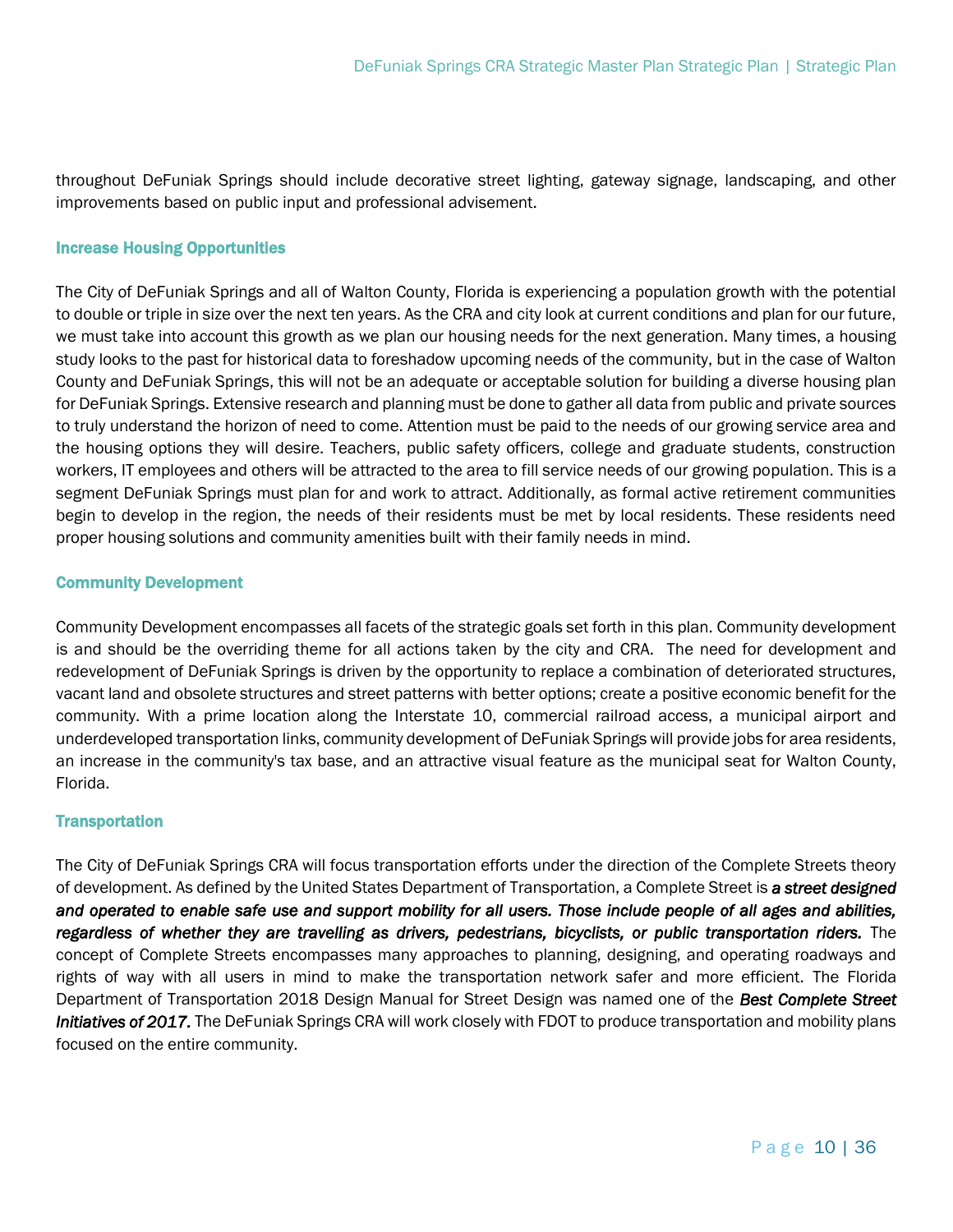## <span id="page-10-0"></span>Economic Viability

The DeFuniak Springs Community Redevelopment Agency is given the task of transforming the city of DeFuniak Springs into the vision set forth by the citizens, elected officials and staff of the city. To accomplish this goal, the CRA must maintain an economic viability outside the general operational budget of the city of DeFuniak Springs. Every effort will be taken to ensure the resiliency of the agency both sort and long-term.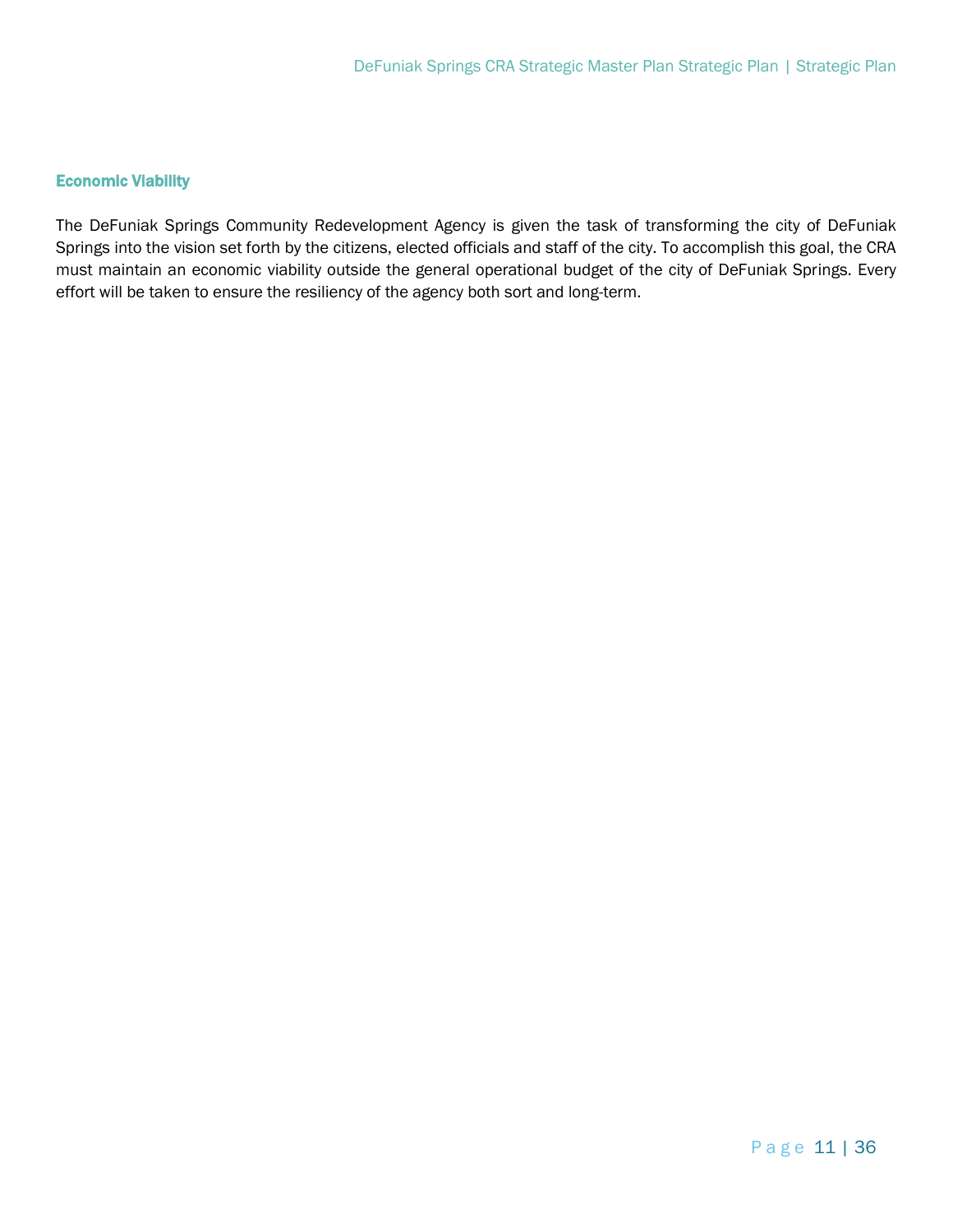# <span id="page-11-0"></span>COMMUNITY PROJECT GOALS

## <span id="page-11-1"></span>GOAL 1

#### <span id="page-11-2"></span>AN INCENTIVE PLAN FOR MORE DIVERSE HOUSING OPTIONS

#### **OVERVIEW**

A diverse, sound residential base is important to the vitality of DeFuniak Springs; it is the key support for both the business community and the character of our city center. The Community Redevelopment Agency will work to continuously support a well-designed, safe, quality housing system throughout the CRA district. The CRA will encourage diverse housing options to deliver renters and homeowners quality options at all price points. A diverse market encompasses senior housing, multi-family developments, infill housing, single-family homes and mixed-use options and encourages reinvestment in blighted areas of the community and supports residential options close to the city center.

For DeFuniak Springs and its residents, a balanced housing mix consisting of a variety of home types and prices is important because it impacts the stability of neighborhoods, ability of residents to access a variety of housing choices as they age, the stability of property tax base, the ability to expand the city's job base, and the ability to attract new retailers and employers to the city.

To help achieve goal 1, this plan should incorporate incentives for more diverse housing options by including plans to acquire property, engage in real estate developments, and assist in residential site redevelopment. This will help strengthen and preserve single-family neighborhoods and begin establishing new multi-use facilities and multi-family developments. The CRA will work closely with the DeFuniak Springs Code Enforcement Department to prevent substandard construction and housing build-out by creating, refining, and enforcing high building standards. The CRA will offer design and any other assistance deemed necessary for new residential development and encourage green building practices to maximize sustainability.

The CRA incentive plan for diverse housing in DeFuniak Springs will include tools and programs including but not limited to, façade grants, infrastructure study costs, land assembly and other means to encourage reinvestment. These tools should be used to convert unused or under used residential areas to infill housing, reconstruct or renovate the exterior of buildings for mixed-use, and design aesthetically pleasing multi-family developments; both rentals and homeownerships.

The key steps to building an incentive plan for diverse housing inside DeFuniak Springs are establishing a visual master plan for the area, building and enforcing design and building standards for all residential solutions, establishing and funding diverse programs to support public/private partnerships and reducing the barriers currently in place to new and redevelopment projects.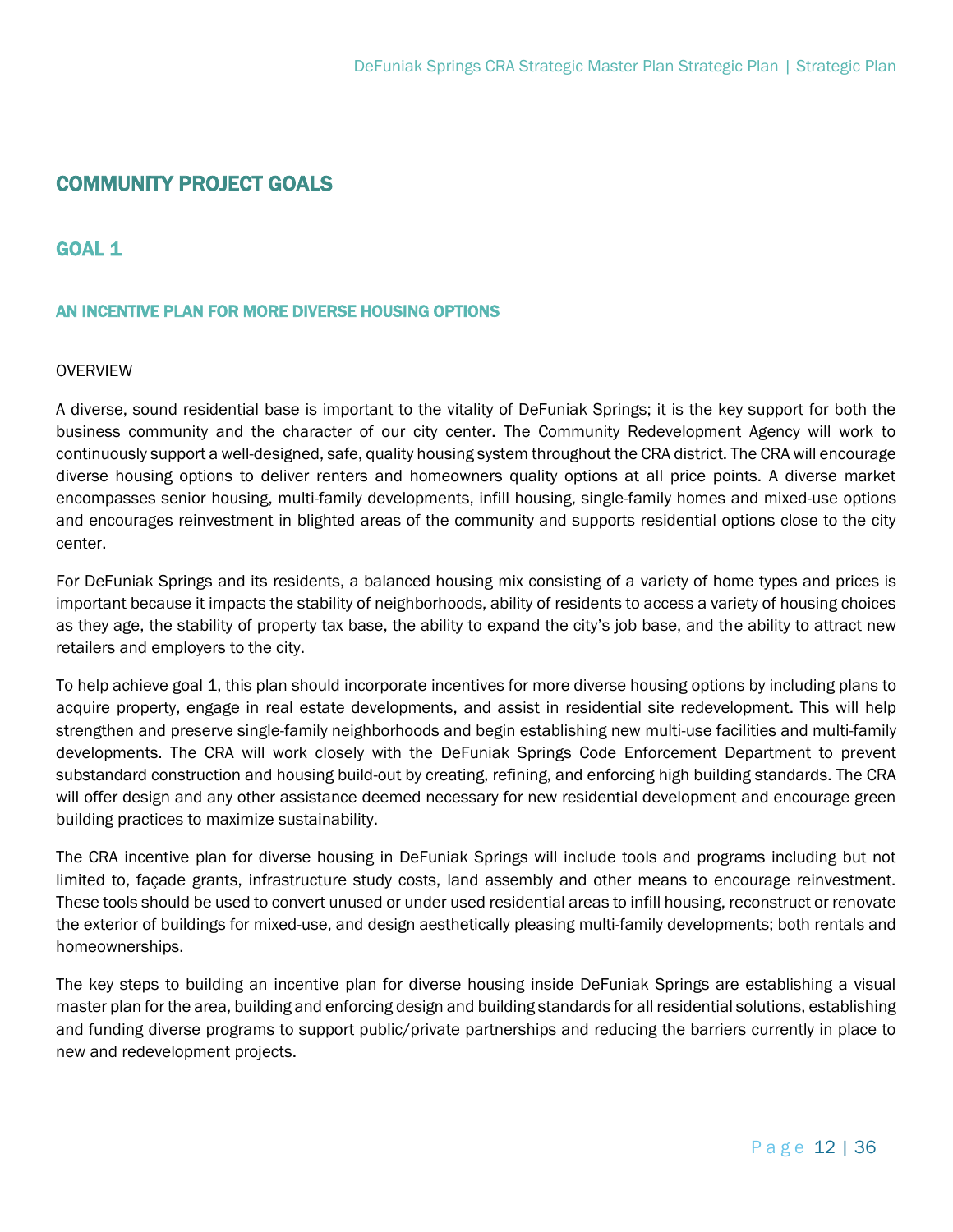#### <span id="page-12-0"></span>Performance Criteria

1. The plan must first examine the history of housing in DeFuniak Springs. Beginning in the 1880's, housing in DeFuniak Springs began with two options; single-family homes and boarding houses. This section should examine the shift in need for housing throughout time to better understand historic trends while looking at recent population growth and shifts to anticipate new trends emerging in the near future.

2. The plan must examine the population growth in relation to the housing stock growth over the same time frame. By doing so, a clear picture of historic housing needs can be determined. By using geospatial analysis of the housing market, we can determine growth patterns, population migration inside the city and surrounding areas, and areas of highest concentration for all segments of the population.

3. The plan should subdivide the city into sections for analysis of housing type by quarterly Certificates of Occupancy. This will help understand housing type trends by location and address concerns as new development explores build out options.

4. The plan should calculate the total number of housing units, segment all units out by type of housing and map out building trends to identify growing market needs. This will identify needs in single-family housing verses multifamily housing and further segment the need based on square footage, number of bedrooms and other amenities and cost to purchase or lease.

5. The study must identify the true Income-Level Housing Diversity trends for DeFuniak Springs. A balanced distribution of housing by type and by price is paramount to neighborhood stability and longevity. Factors other than US censes markers must be taken into account to understand the true housing marketplace for DeFuniak Springs.

6. The plan must address the life-cycle of housing needs in the city. Housing needs are not static. Needs change over time as people move through different stages of their lives. The availability of life-cycle housing sustains the community by preventing polarization of residents in one age or income group. As one generation of residents moves through its life-cycle, it can move into the housing provided by the previous generation, just as the next generation will move into the housing being vacated. This evolution is facilitated by the provision of diverse housing by type, value, and stage of life-cycle including affordable rental units for young people just beginning to enter the workforce, affordable singlefamily units for first-time home buyers and young families, move-up housing for people with growing families and incomes, empty-nester housing characterized by small size but high-quality and lower-maintenance, housing for seniors and the disabled that accommodates physical limitations, and assisted living environments to provide health and medical care to the elderly.

7. The plan must consider employment opportunities in the area as jobs determine the type of housing that residents can afford. Conversely, the housing types available in the area also affect the type of businesses and employment opportunities the city will attract. When deciding whether to locate in a particular city, retail businesses examine the demographics, including home sales prices, of that area. As DeFuniak Springs attempts to attract more businesses, its housing stock will become either a strength or a weakness in its recruitment of new firms.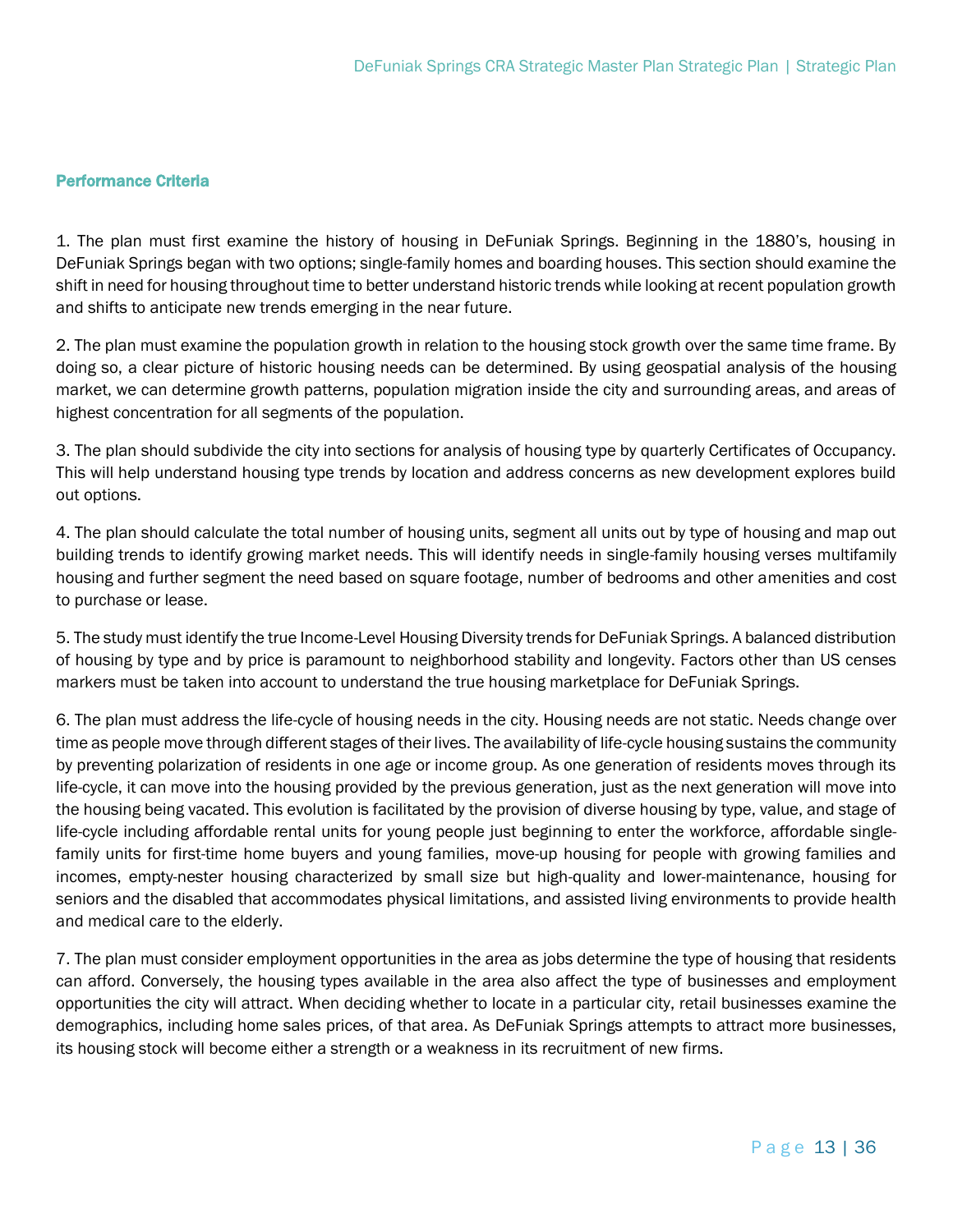#### <span id="page-13-0"></span>Desired Results

The plan should provide a range of housing options suitable for all stages and phases of the life cycle, while working towards a more even distribution of housing types throughout DeFuniak Springs. The plan should provide a map of existing housing gaps through a comprehensive Housing Needs Assessment and actively recruit developers to fill these gaps through new and redevelopment projects throughout the city.

# <span id="page-13-1"></span>GOAL 2

## <span id="page-13-2"></span>COMPLETION OF RENOVATIONS TO THE HALL OF BROTHERHOOD

#### OVERVIEW

The Hall of Brotherhood is the quintessential symbol of the DeFuniak Springs community and is seen as an integral component of our community life and history. During the Florida Chautauqua Assemblies, notable Americans like Vice President Thomas Marshall, American Red Cross Founder Clara Barton, and American Orator William Jennings Bryan have addressed packed audiences at this location. In 1934, the board of directors of the Florida Chautauqua Association who orchestrated the assemblies and who owned the campus, deeded the Chautauqua Hall of Brotherhood to the City of DeFuniak Springs. In 1972, the Chautauqua Hall of Brotherhood was added to the National Register of Historic Places. Today, the City of Defuniak Springs has undertaken a full restoration of the Hall of Brotherhood to restore it to the original glory it once held.

A completely renovated and operational Hall of Brotherhood will give residents and visitors alike a central location to begin the walk into our shared past, help understand present day DeFuniak Springs and launch community conversations about our shared future. The Hall of Brotherhood is very important to the residents of DeFuniak Springs throughout the year as a central focus for our Chautauqua Assembly, Lakefest, Halloween Nights, Christmas Reflections and many other events.

The key steps to this project are finalizing a master plan, solidifying funding for construction, and continuing renovation on the structure.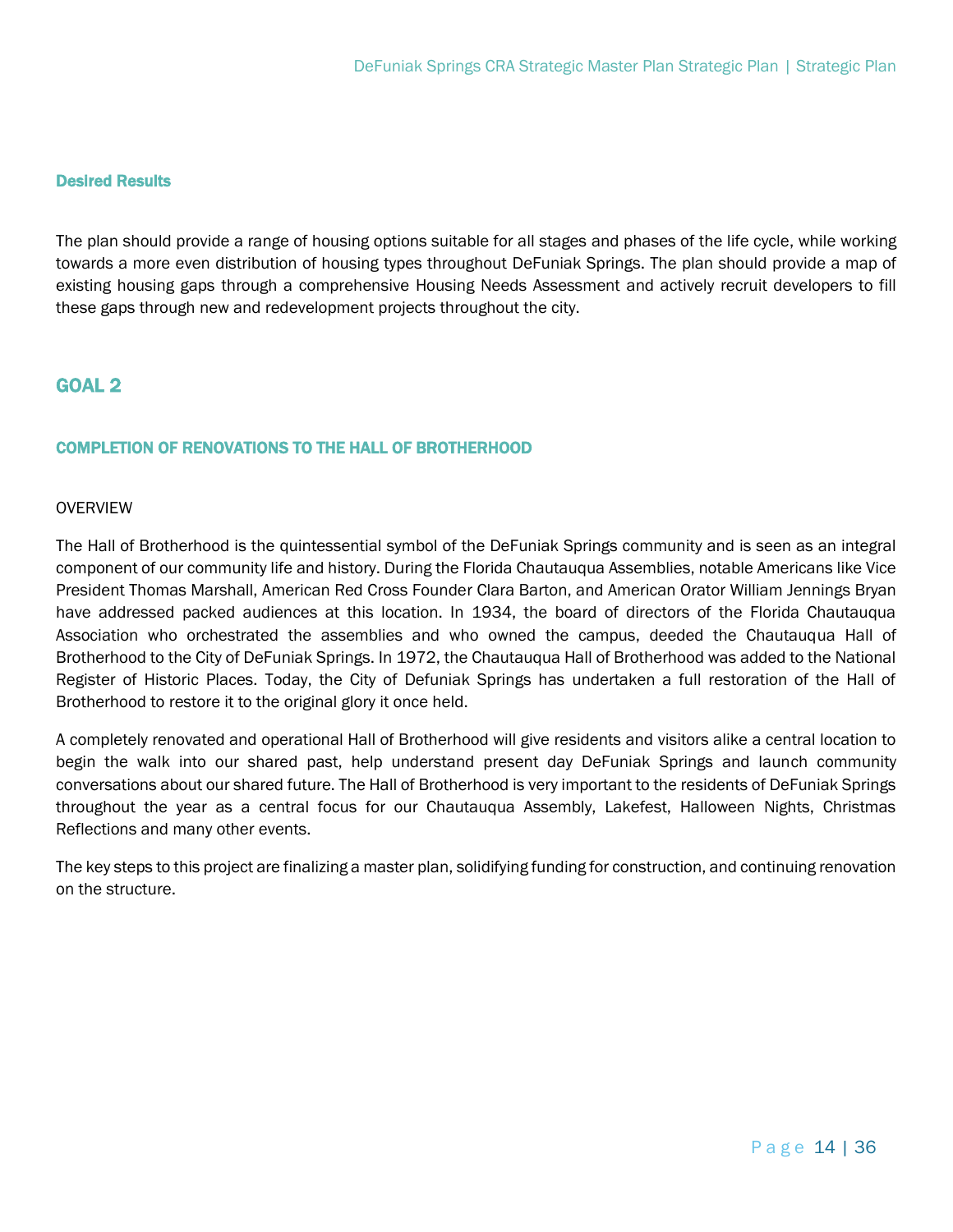# <span id="page-14-0"></span>GOAL 3

## <span id="page-14-1"></span>A COMPREHENSIVE INFRASTRUCTURE STREETSCAPE AND GATEWAY PLAN

#### **OVERVIEW**

The Comprehensive Infrastructure, Streetscape and Gateway plan (CISG) will generate new economic development in the city of DeFuniak Springs for both residential and commercial opportunity. The gateways into and exiting DeFuniak Springs are well defined and crucial for our shared economic success, and the walkability of our community is equally important to connect residents and visitors to our city. Formulation and execution of a comprehensive infrastructure, streetscape and gateway plan will connect the diverse geographic parts of our community and help solidify the shared vision of the City of DeFuniak Springs and the CRA; a vision to improve the quality of life for all residents of DeFuniak Springs by building a community where all members have ample opportunities for quality employment, housing, services and a balanced cultural experience.

The CISG should identify and encourage district improvements to infrastructure, internet access, utilities, landscaping, and streetscapes. All projects should be coordinated with both the public and private sectors involved at every level. Projects and initiatives should include but are not limited to – water/wastewater, curbs, gutters and drainage, sidewalks and roadways, gas and electricity, lighting and safety, and high-speed communications. This can be achieved by building strong relationships with existing and possible future utility provides inside and outside the region and driving an atmosphere of coordination and cooperation in building and implementing a comprehensive plan.

The key steps to this project are identifying known and unknown deficiencies throughout the district, coordinating with all public and private agencies to best address each issue, support co-locating of public facilities whenever possible, increase multi-modal mobility throughout the district, and coordinate with local forestry agencies for comprehensive landscaping designs.

#### <span id="page-14-2"></span>Performance Criteria

1. Broadband internet access for the city of DeFuniak Springs is vital to move the community closer to the future we all desire. A high-speed internet connection is paramount to breaking down communication barriers related to distance and time, and allowing rural businesses to expand the target audience far beyond that of their geographic base. Availability of high-speed internet enables several benefits from both an economic and social perspective, and ultimately aids in the development of a whole economy and city, county and region.

2. A core schematic streetscape plan for each district is key to capturing each district's rich history and potential for growth.

3. Each district must be provided a streetscape development summary to guide decisions at every level of buildout to guide public and private projects.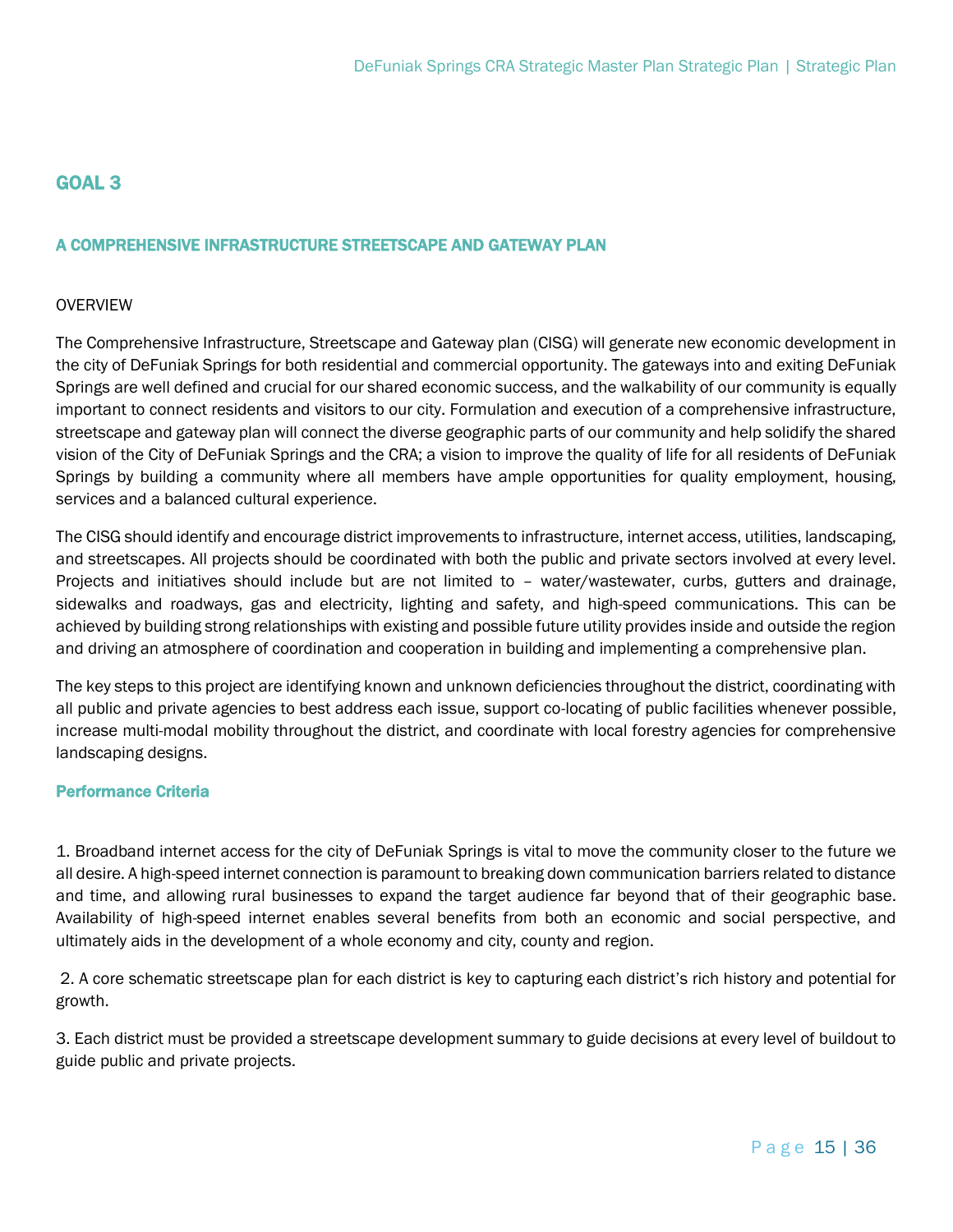4. A comprehensive lighting plan and diagram must be formulated to give safety and security to community members while not being overly obtrusive to the natural beauty of the city.

5. A public parking and transportation circulation plan must be formulated in conjunction with all other parts of the streetscape design work to insure properly designed complete streets move all pedestrians, bikers and motorist to their destination safely.

6. This section must identify the varied districts inside the city of DeFuniak Springs, make recommendations for each district and build a plan for implementation of all recommendations

#### <span id="page-15-0"></span>Desired Results

This section, when accomplished, should provide exceptional connection of the community to both the virtual and real world, establish safe and convenient multimodal networks of transportation throughout DeFuniak Springs, and bring safety, beauty, comfort and accessibility to the community on a much higher level.

## <span id="page-15-1"></span>GOAL 4

## <span id="page-15-2"></span>A MASTER PLAN FOR ECONOMIC DEVELOPMENT

#### OVERVIEW

The Master Plan for Economic Development will address the key issues of workforce development, job creation, and promotion of tourism to the city of DeFuniak Springs, Florida. The plan builds strategies to enhance and protect the sustainability and resiliency of DeFuniak Springs' economy and works to diversify the city's economic base. It will help build and sustain capacity to adapt to short and long-term changes to economic drivers, both natural and man-made.

Today, more than one-half of the 2,363 employed residents of DeFuniak Springs work in an industry directly or indirectly tied to tourism inside Walton County, Florida. The tourism industry reported a \$4.4 billion economic impact to the area in 2017; \$2.98 billion of that coming directly from 4.01 million tourists. This helped create nearly 22,000 jobs with a combined income of \$630 million. That is an average of \$28,636.36 per job, well below the Florida United Way ALICE reported cost of living for a family of four in Walton County of \$49,524. Over 61% of the households in the DeFuniak Springs generate less than \$50,000 per year. The DeFuniak Springs median income is \$29,988.00, nearly \$20,000 less than Walton County and the State of Florida's median income of \$46,910 and \$48,900. Nearly one-infour DeFuniak Springs residents is living in poverty, with the highest demographic being young girls age 6 to 11 followed by females 18 to 24.

This plan will coordinate efforts with all public, private and non-profit entities to build the roadmap for economic development in the city of DeFuniak Springs, Florida. The result is a comprehensive plan focused on all aspects of workforce development, community infrastructure and resiliency, and industry diversification. The plan will give clear guidance on industry recruitment, workforce housing locations, industry site locations and prep work for sites, infill projects to support new business and infrastructure needs and funding to support all projects for implementation.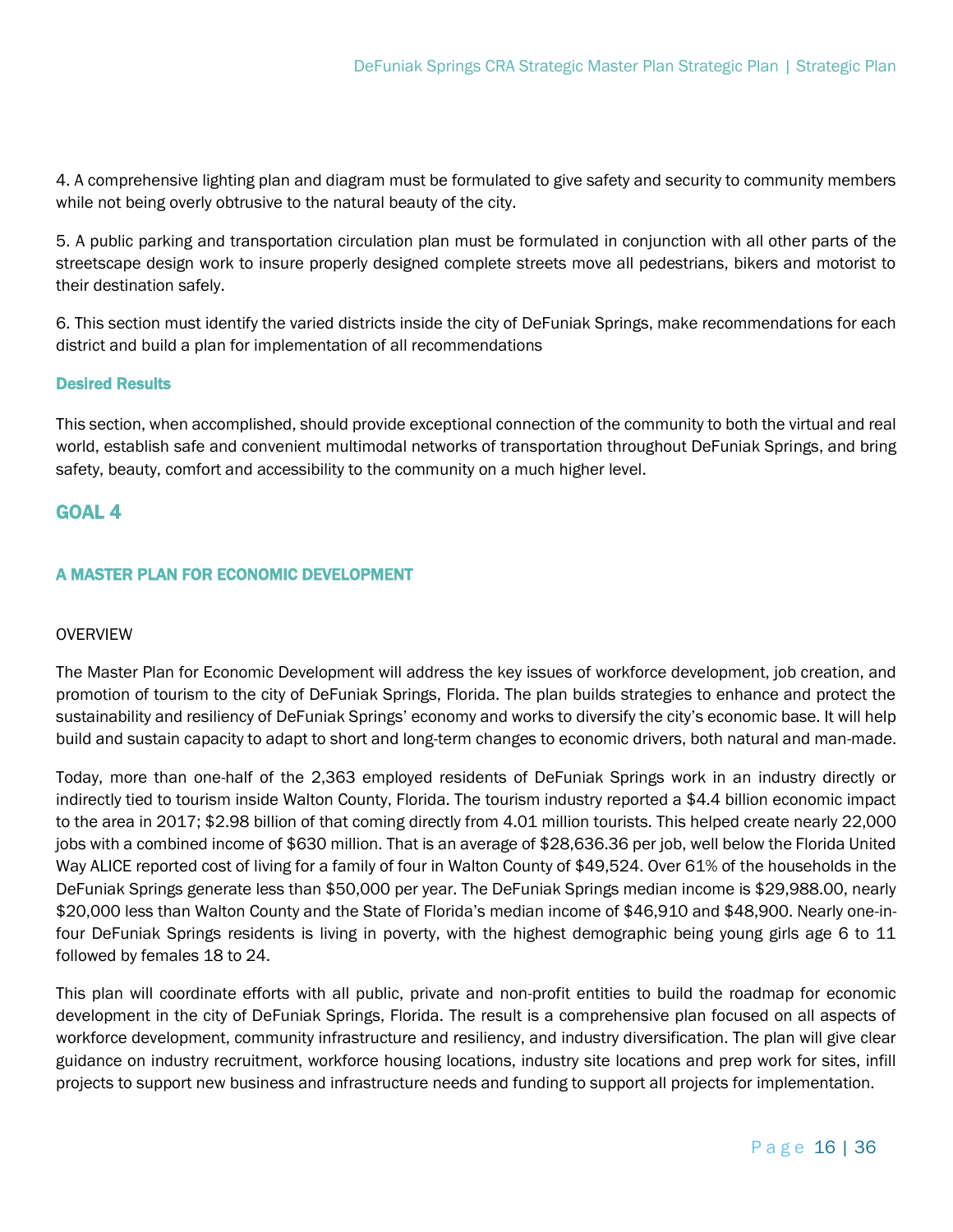#### <span id="page-16-0"></span>Performance Criteria

1. The plan must provide a multi-faceted vision for the area's economic and business development future as well as specific actions to ensure success. The plan must incorporate up-to-date economic development best practices. It must be realistic and implementable. It should identify key issues and provide specific recommendations on appropriate metrics that demonstrate economic development success. The DeFuniak Springs City Council, DeFuniak Springs Community Redevelopment Agency, DeFuniak Springs Economic Development Committee, business community and general population must embrace the strategy as visionary and actionable. Economic development partners and constituencies will be included in plan development meetings and discussions. The plan will be presented for approval to the DeFuniak Springs City Council and DeFuniak Springs Community Redevelopment Agency.

2. The city's economic measures must be compared to similar Florida and regional localities including unemployment and poverty rates, industry mixes, population growth, wages, building permits and more. Though DeFuniak Springs is a unique community, this data will offer a baseline comparison to get a better sense of how the city measures with to similar localities. The data should be tracked over time and compared with peer communities.

3. A comparison of budgets, staffing levels, capabilities and functional areas of DeFuniak Springs to like communities must also be included with recommendations for City adjustments to its program and budget.

4. The plan must carefully consider and incorporate goals of other governmental documents such as the DeFuniak Springs Comprehensive Plan.

5. The plan must be responsive to the priorities of DeFuniak Springs economic development partners and have buyin from the community at large. The proposal must address how the proposer intends to include DeFuniak Springs economic development partners and community members in the preparation of the plan and how they intend to vet the prepared plan. The plan must be broadly discussed in a cross section of the community.

6. The plan must be organizationally comprehensive. The proposal must address how each of the functional areas within economic development, city government, and the broader community will be included in preparing and executing the plan. The proposal must identify goals and milestones to track implementation of the plan's recommendations and address how these goals and milestones will be collected and reported. Existing or readily available data (i.e., new business licenses issued, business-related taxes collected, employment levels, etcetera) should be utilized in the goals and milestones reporting.

7. The draft updated Economic Development Master Plan will be scheduled for presentation to the DeFuniak Springs City Council no more than six months after start of the project. As an element of the plan, the contracted agency will be required to present the revised document to the Community Redevelopment Agency, Economic Development Committee and the City Council. Once finalized and approved, The City Council will adopt the plan for action. The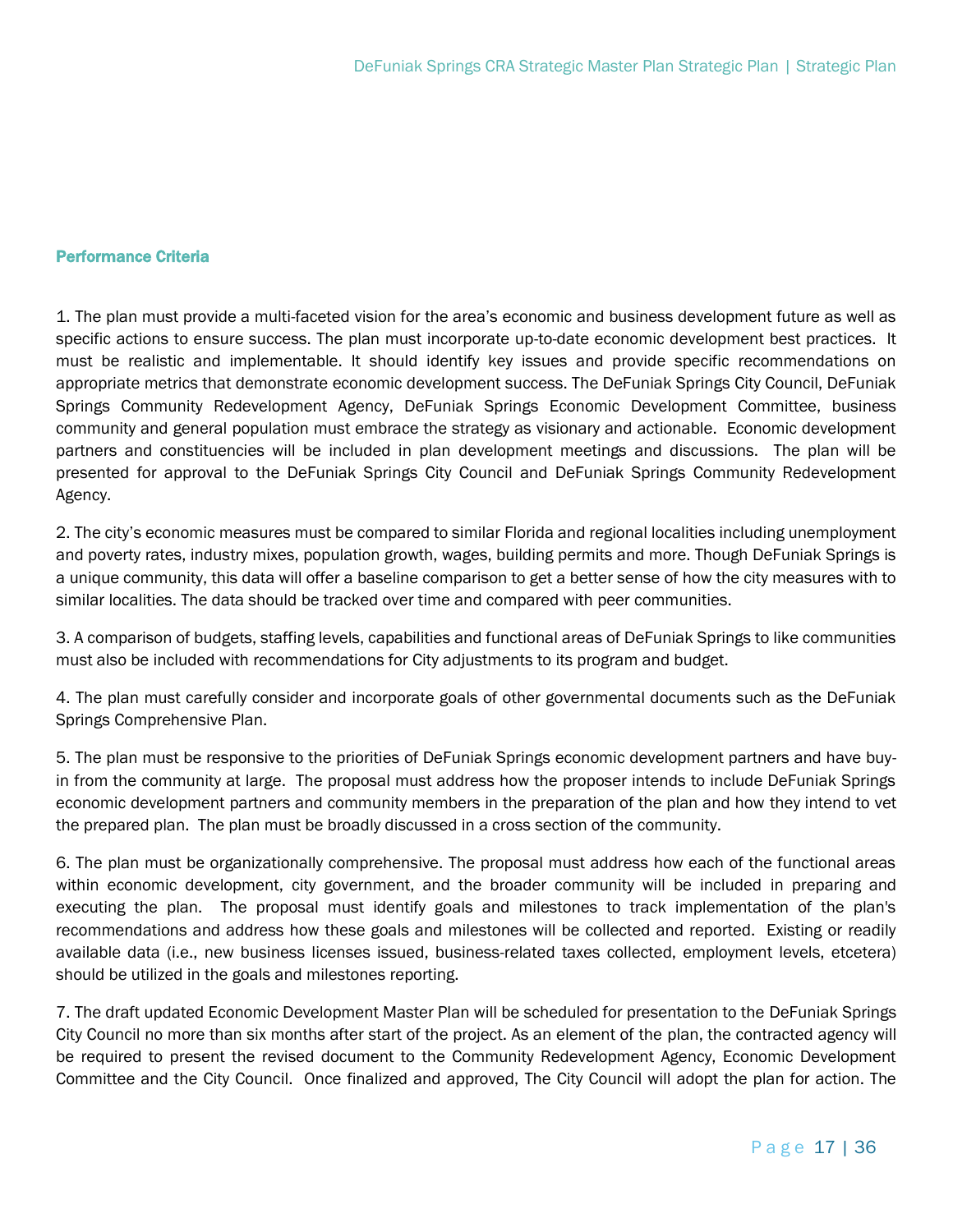Master Plan for Economic Development will be an implementing document of the City's Comprehensive Plan and Community Redevelopment Agency.

#### <span id="page-17-0"></span>Desired Results

The Master Plan for Economic Development is aimed at building a comprehensive plan focused on all aspects of workforce development, community infrastructure and resiliency, and industry diversification. The plan will give clear guidance on industry recruitment, workforce housing locations, industry site locations and prep work for sites, infill projects to support new business and infrastructure needs and funding to support all projects for implementation.

The Market Analysis and Development section shall include detailed market research to determine true segmentation of retail, industrial and recreational needs of the city and clarify current and potential target markets for business and industry recruitment. This section will review existing economic, demographic and housing information, identify available and potential commercial space, and provide plans for developing space of under-utilized properties. The plan will compare findings with competitive markets in the Florida Panhandle and adjacent metro areas and provide possible recruitment solutions. The plan will define the true primary, secondary and tertiary markets for the city and define consumer patters now and project scenarios of future market growth. The plan will provide tangible support of development by defining current and future market trends, industry needs and workforce requirements. The plan will detail development opportunities, business support services, targeted business needs, and marketing and recruitment strategies to provide tools needed when engaging prospective corporate investors.

The Workforce Development section will examine ways to expand career opportunities for all DeFuniak Springs residents. This section must focus on identifying the key components of the current job market, focusing on gaps in industry and skillsets of the community. It is not enough to identify jobs currently available; this plan must examine population trends and extrapolate out from current data a plan for foreshadowing the needs of the workplace in the next ten plus years. Walton County is growing percentage wise at an amazing rate due to our location, cultural environment and quality of life expectations. This plan must identify the population growth sectors and analyze the basic, intrinsic, career field and lifestyle needs of this population. This analysis will be the basis for how DeFuniak Springs develops a workforce plan. Due to a significant dependence on beach-oriented tourism, there is limited yearround business and industry within DeFuniak Springs, therefore, the plan will target specific sectors to locate, grow, and expand in the city. This will help diversify and strengthen the community by establishing a thriving year-round economy. In regions close to DeFuniak Springs, there are emerging opportunities in medical services, distribution, computer system design and related services, testing laboratories, manufacturing and professional services. Most of these industries do not have a significant presence in the city, but are establishing a presence in the region, which makes them industry sectors that can create opportunities for DeFuniak Springs. Generally, these opportunities require a higher degree of educational attainment, due to the specialization of these industries. Although the amount of DeFuniak Springs residents with advanced degrees is lower than the state and national averages, the three-county region has educational attainment levels that are similar to both state and national averages. Higher education locations nearness to DeFuniak Springs is another asset that can be used to support this industry field. And the projected influx of new residents over the next decade can provide valuable additions to the skilled workforce pool. This broad cluster of industries is trending upward regionally and nationally and is generally looking for areas ready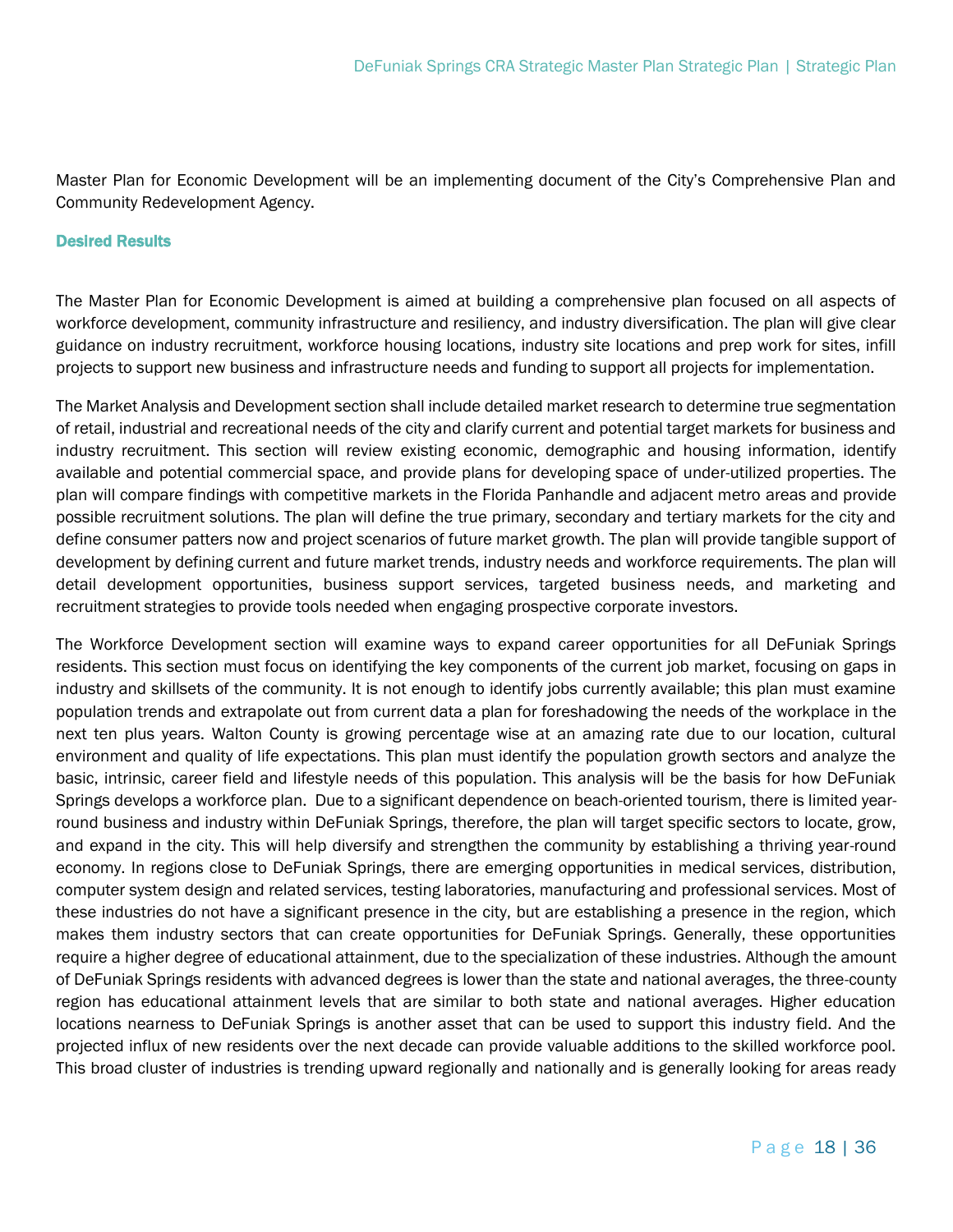for development such as DeFuniak Springs, FL. The first and most important step in the process of building a resilient community with greater career choices and workforce development is building a plan for growth and success over the next 15-20 years. This plan must hold key success and benchmarks throughout the process, and work in conjunction with efforts of the city council and various city departments and agencies.

## <span id="page-18-0"></span>GOAL 5

## <span id="page-18-1"></span>A NEW OR RENOVATED MUNICIPAL COMPLEX

#### OVERVIEW

The current City Hall of the City of DeFuniak Springs was dedicated in 1967 and has served the city well for over 50 years. The CRA will look at several options, including 2015 City of DeFuniak Springs City Hall Evaluations prepared by Preble Rish, Inc, to renovate or build new a Municipal Complex for the City of DeFuniak Springs, FL. The current city hall and annex building resides at 71 US Highway 90, situated on 2.7 acres of municipally owned land. The current total occupiable space is 7,873 square feet with 46 parking spaces. A future use evaluation has determined that 15,000-20,000 square feet is needed to adequately house the current municipal government and allow for future departmental growth and meet the growing needs of the citizenry of DeFuniak Springs. This would allow for a larger Chamber Hall to accommodate 100 community attendees and modernize the public facilities of the building. The new Municipal Complex will house offices for: The City Council, Mayor, City Manager, City Clerk, Grants, Human Resources, Building Department, Finance Department, Parks and Recreation, Planning Department, Utility Billing, Code Enforcement, and Community Redevelopment Agency.

Additionally, a feasibility study will be done to determine the best course of action to deliver a new or renovated City of DeFuniak Springs Police Station and Holding Facility. The current facility has served the community well and outlasted the expected time of use by the City Police Department. A study will be conducted to advise the CRA and City Council of DeFuniak Springs as to the best practice in delivering a new or renovated Police Station. This will include possible new locations, renovations to the current City Hall to house the Police Department and, if a new City Hall is built, building a new Police Department in conjunction with the City Hall construction.

The key steps to this project are finalizing if a new Municipal Complex is feasible, building a guiding master site and construction plan, solidifying funding for construction, and establishing a timeline for all deliverables.

#### <span id="page-18-2"></span>Performance Criteria

1. The CRA, along with the city administration, elected officials and community, must build a list of desired locations for the new complex. The list should be no more than five and no less than three. Once built, the final location should be determined through criteria agreed upon by the CRA, city administration, and elected officials.

2. An architect firm should be hired to design a new municipal complex to fit the desired new location and provide a minimum of three alternatives for design of the new complex.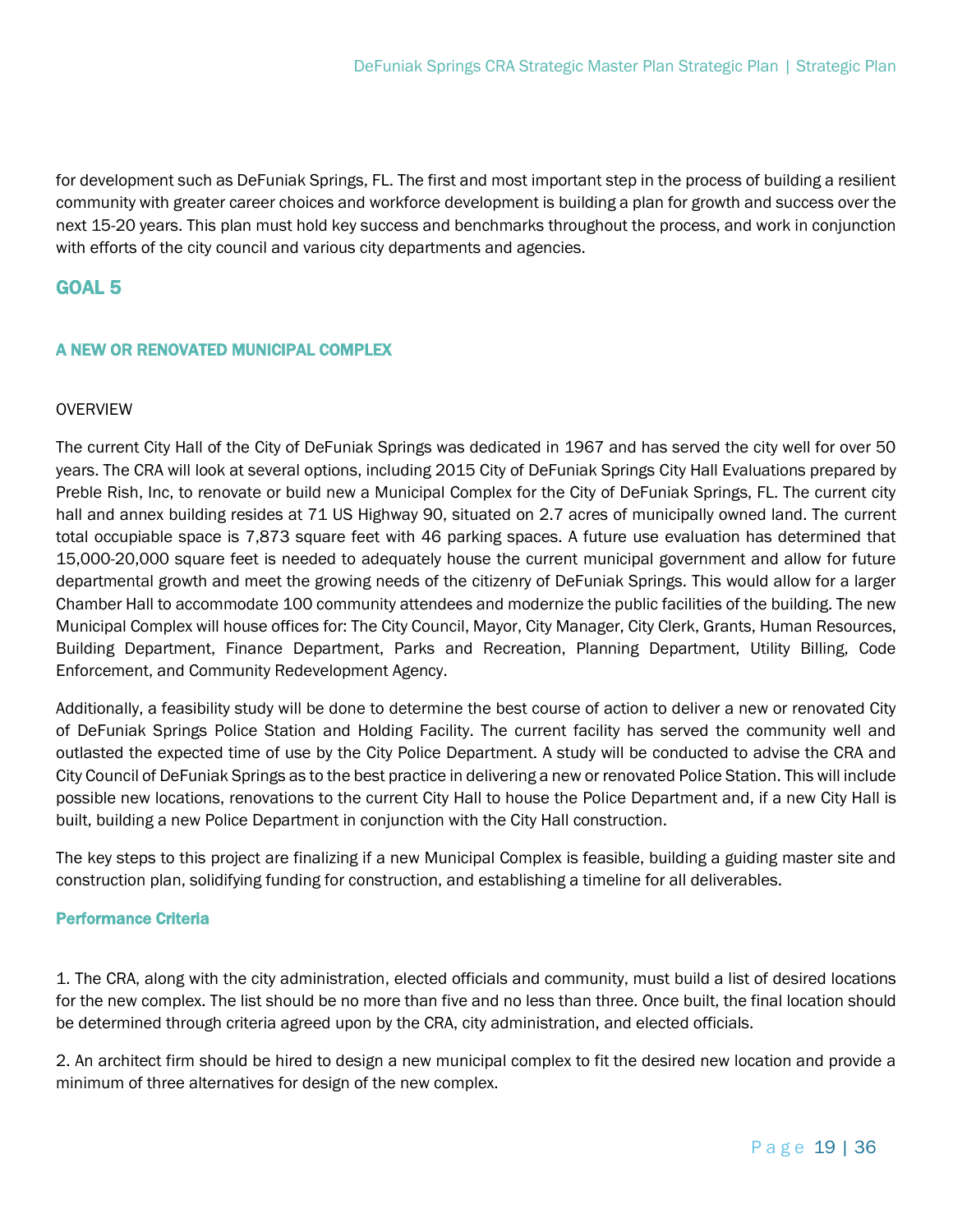3. Funding options should be discussed, evaluated and approved by the community.

#### <span id="page-19-0"></span>Desired Results

The ultimate outcome of this goal should be a new municipal complex, able to house the majority of the city departments and offer the community ample facilities for meetings, discussions and town hall workshops. The facility may also offer space for lease by private groups by for profit and not-for-profit, if deemed appropriate.

## <span id="page-19-1"></span>Goal 6

#### <span id="page-19-2"></span>A NEW OR RENOVATED AMPHITHEATER

#### **Overview**

The current DeFuniak Springs John V. Lawson Amphitheater was constructed in 1988 with a capacity of 1,371 persons on the banks of Lake DeFuniak inside Chipley Park, DeFuniak Springs, FL. During the past 31 years, the amphitheater has played host to community concerts, plays, holiday events and much more. The amphitheater has served the community well and now needs a renovation plan to bring the facility up to date. As our community grows and changes, so do the needs and expectations of the community facilities. A new feasibility plan is needed to accurately deliver the proper facility for future endeavors and understand the current and future needs for our citizenry.

The current location of the John V. Lawson Amphitheater is ideal for a renovation and no relocation plan should be considered. Instead, a comprehensive renovation plan should be built to identify the most efficient and functional design, taking into consideration the historical aspects of Chipley Park and Chautauqua Campus the Amphitheater currently reside inside.

A renovated John V. Lawson Amphitheater should function as DeFuniak Springs most important area for all outdoor events, including concerts, plays, arts, culture and recreational events. A fully renovated amphitheater should focus on meeting DeFuniak Springs' needs for the next century.

The key steps to this renovation plan are determining the optimal occupancy, facility configuration, site master plan, funding sources, and timeline for success.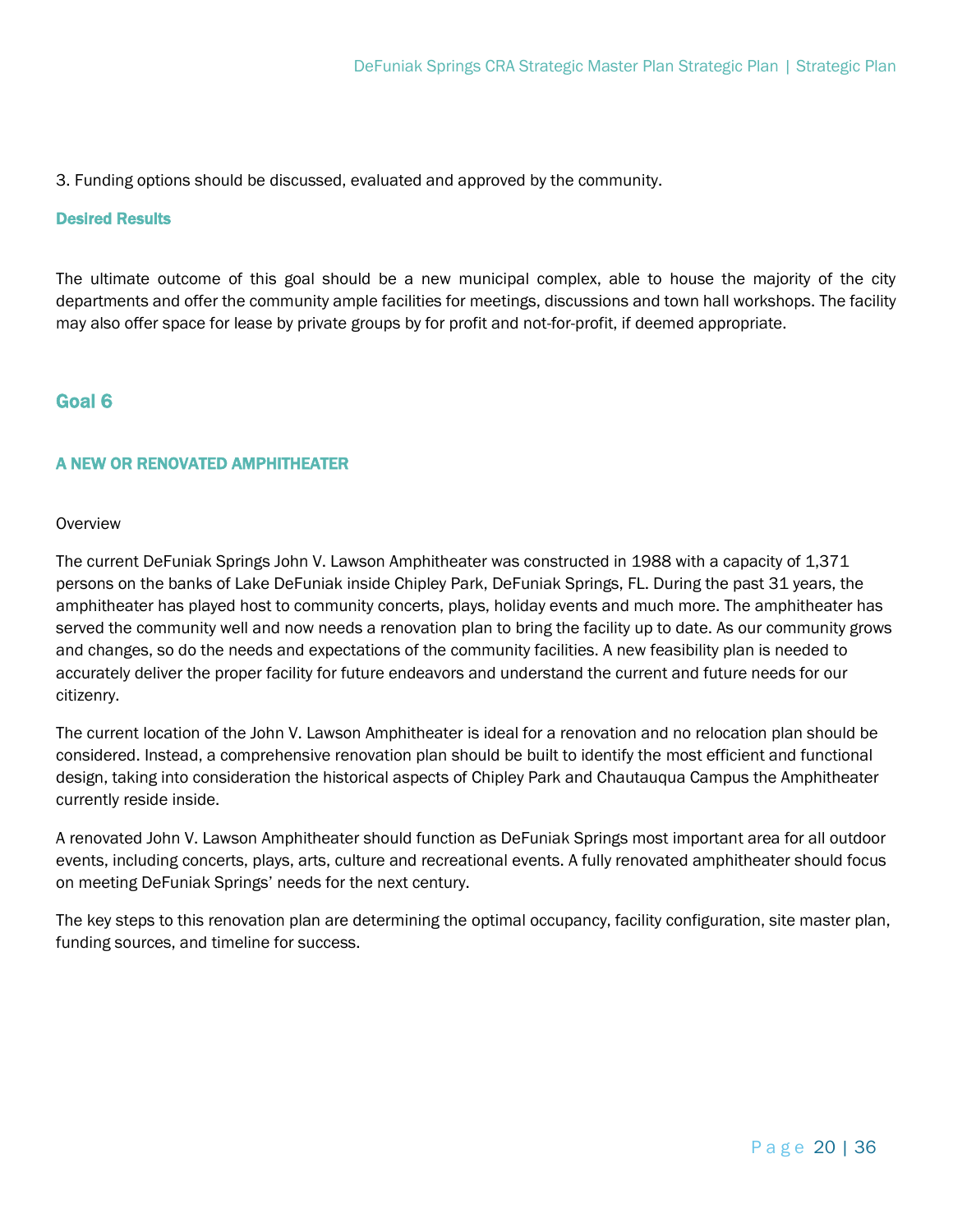# <span id="page-20-0"></span>CRA COMMUNITY PROGRAMS

#### <span id="page-20-1"></span>**OVERVIEW**

The intent of the DeFuniak Springs Community Redevelopment Agency is the strategic reinvestment of tax revenues into the CRA Area, engaging both public and private partnerships in a varied list of objectives laid out in this plan. This plan holds the initial redevelopment objectives, capital improvement projects and initiatives for the CRA. Large capital improvement projects, those impacting the majority of the citizens, will require more funding and will take precedence over other, less impactful projects or programs. The three capital improvement projects housed in this plan reflect the deep concern the citizens of DeFuniak Springs have for the public spaces, both historic and non-historic, inside the municipality. Each capital project is key to realizing the goals held in this plan and should be looked upon as attainable in the near future. Throughout this process, and as new opportunities are made known, strategic plans are reevaluated and funding is refined, the order and urgency of projects may realign. Yearly objectives and quarterly reviews will be held to evaluate and prioritize activities coordinated by and through the CRA.

The DeFuniak Springs Community Redevelopment Agency anticipates future projects and programs that further the mission of the plan, and will evaluate each on merit, scope and impact before, during and after adoption or rejection. Additionally, the current list of goals will be reevaluated annually and quarterly to ensure consistency throughout the redevelopment process.

The DeFuniak Springs Redevelopment Agency is aware that no one agency can or should bear the full burden of cost for redevelopment and the CRA will not fully fund any projects or programs, even those on public property or the public right of way. The CRA will make every effort to partner with both public and private partners whenever possible. The CRA will pursue partnerships with the City of DeFuniak Springs, Walton County Commissioners, Florida Department of Transportation, Florida Department of State, Florida Department of Economic Opportunity, local and regional utility providers and others. During such partnerships, the CRA can fund incremental cost for portions of capital improvements or programs related to redevelopment inside the CRA District.

The DeFuniak Springs Community Redevelopment Agency believes in a strong Return On Investment for the citizens of DeFuniak Springs. By partnering with other groups, both public and private, the CRA can leverage the limited funds available through incremental financing and create a much larger impact in redevelopment for the City of DeFuniak Springs. Annually, the CRA will provide the community a report on all projects, completed and ongoing, with a report on capital expenditures, partnership agreements and return on investment breakdowns by project and by investor.

#### <span id="page-20-2"></span>HOME AND BUSINESS PAINTING PROGRAM

This program allows owners and renters to improve the exterior or their buildings through a new coat of paint. The program allows the owner to share the cost of painting and/or pressure cleaning and existing building within the DeFuniak Springs CRA.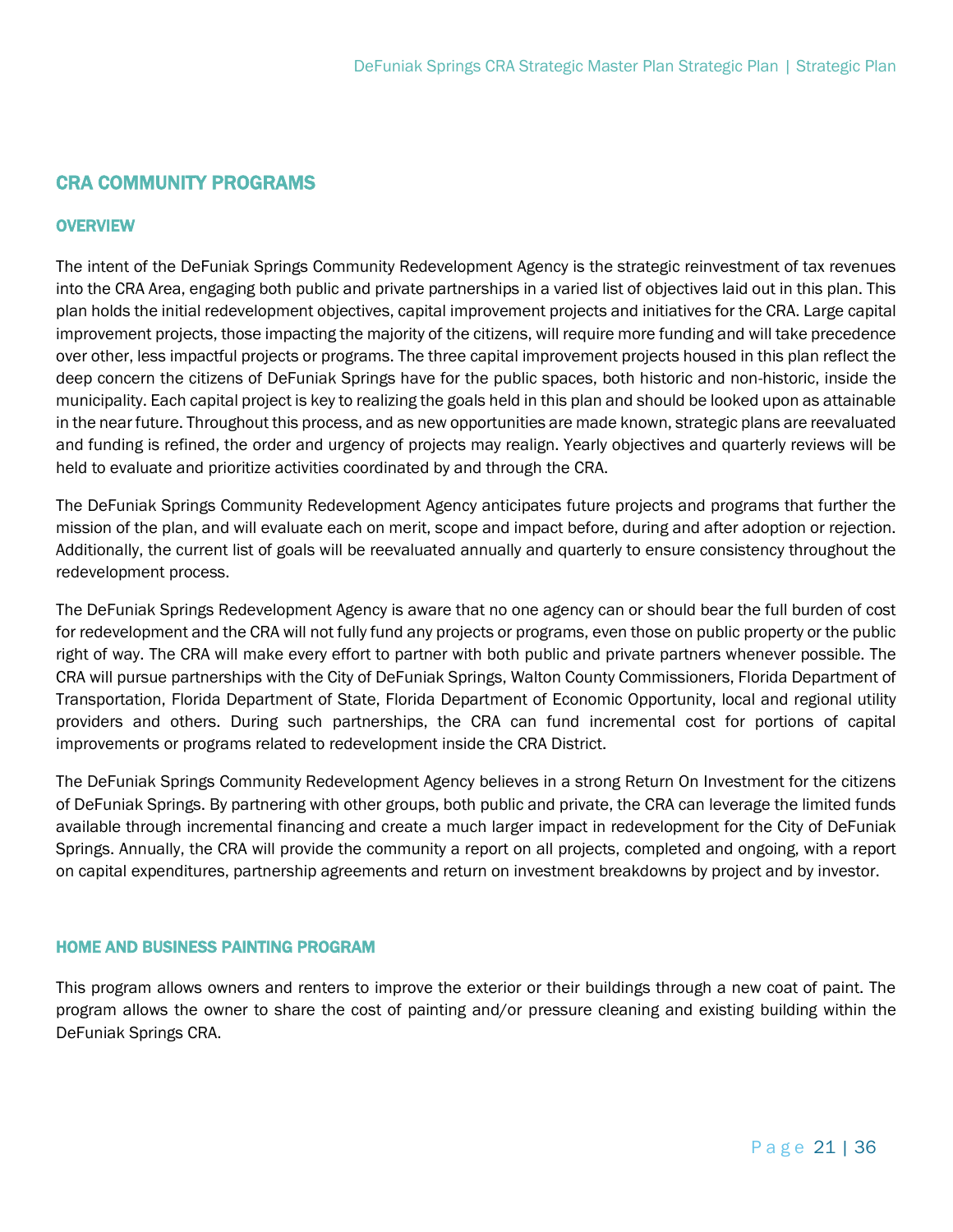#### Program objectives

- Enhance the physical appearance of residential structures with the CRA.
- Eliminate the prevent the spread of slum and blighted conditions.
- Increase property values in residential neighborhoods with the CRA.
- Stimulate private investment in residential areas within the CRA.
- Stabilize residential areas within the CRA district by encouraging owner-occupancy and long-term tenancy.

To qualify for the façade improvement grant the business or home must be located within the City of DeFuniak Springs Community Redevelopment Area. The CRA will reimburse a percentage set by the CRA, the business or home owner for a project. The cost of the funds is distributed on a first-come, first-serve basis.

All property owners and residents in the Community Redevelopment Area are eligible to participate in the program. For all residents who do not own their property, a letter from the owner giving permission to the applicant for repainting will suffice.

#### <span id="page-21-0"></span>BUSINESS IMPROVEMENT REIMBURSMENT PROGRAM

The Business Improvement Program provides matching funds for exterior design and improvements to both commercial and multi-family residential properties in the CRA.

#### Program Objectives

- The elimination of blighted influences.
- Physical and economic revitalization of the neighborhoods and commercial areas.
- The promotion of historic preservation and maintenance of the historic character of moth the neighborhood and commercial areas.
- To improve the appearance of the area.
- Improve visual appearance of existing structures.

#### Program Description

- Provide grants for correcting code issues in buildings.
- Provide grants to property owners or their tenants for rehabilitating commercial and residential structures.
- Provide architectural, landscape architectural and engineering design technical assistance for residential and commercial structures.

#### <span id="page-21-1"></span>NEIGHBORHOOD IMPROVEMENT INITIATIVE

The well-being of the neighborhoods is critical to maintaining the character of the City. The City has therefore established the revitalization of neighborhoods as a primary goal with the Neighborhood Improvement Program being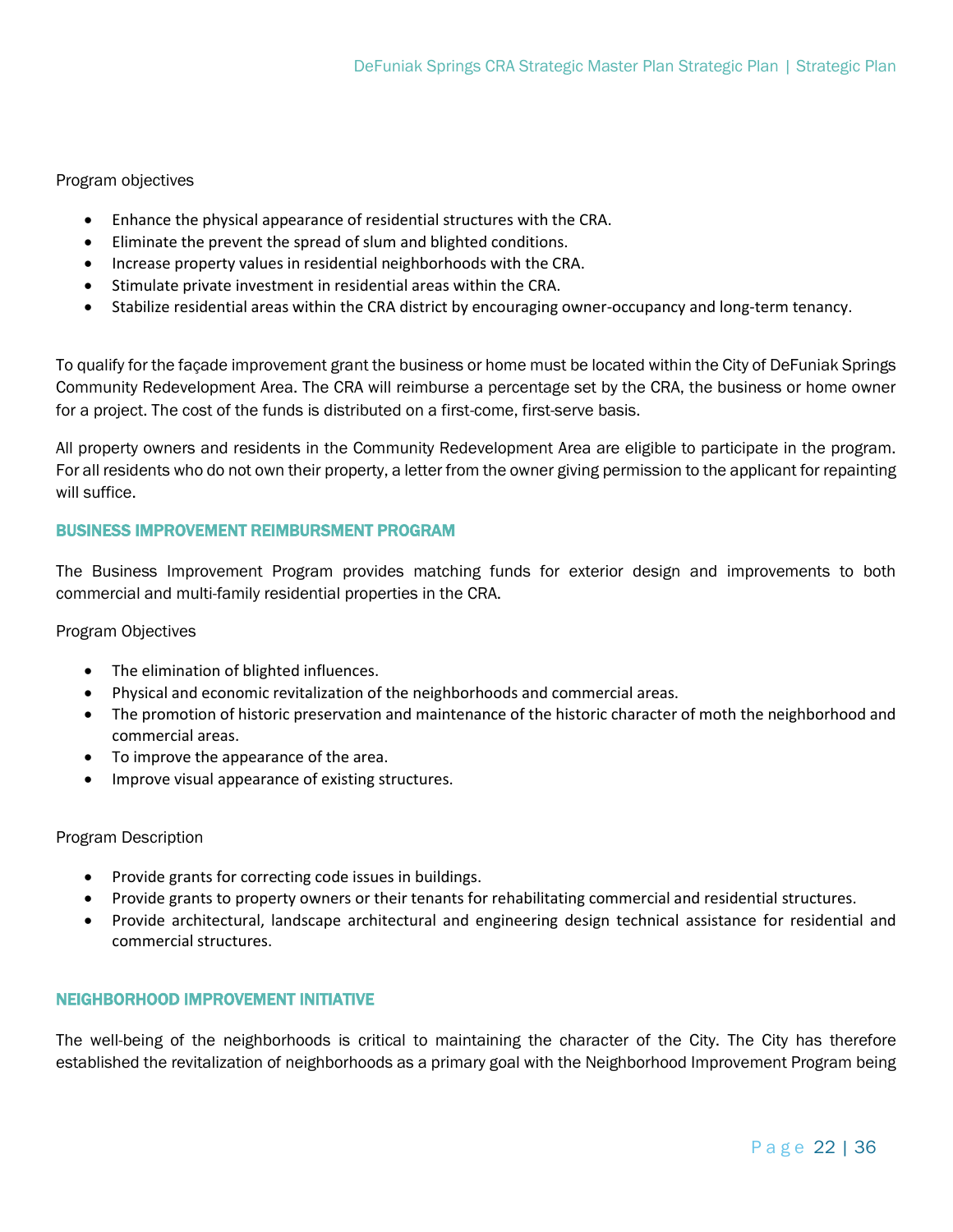an important tool in aiding the revitalization process. To date this program has proved to be one of the most successful of the CRA's programs, contributing to revitalization of the downtown.

Program Objectives

- Elimination of blighting influences.
- Physical and economic revitalization of the neighborhoods.
- Redevelopment of the historic commercial areas.
- Promote historic preservation and maintain the historic character of the neighborhoods.
- Provide sites for historic buildings displaced by redevelopment.
- Improve the safety and appearance of the area.
- Improve the livability of the neighborhoods.
- Encourage neighborhood identity or themes.
- Improve public space, including streets, parks and other improvements, to encourage private investments

#### Program Description

- Acquire problem properties, rehabilitate and resell.
- Establish a maintenance and clean-up program to eliminate trash, unsightly structures and other blighting influences.
- Establish added security for the neighborhoods with the police department and neighborhood associations.
- Provide grants and loans for correcting code issues in existing buildings.
- Acquire single-family and multi-family structures for conversion to single-family home ownership.
- Provide grants and loans to homebuyers for rehabilitating blighted and/or historic residential structures for home ownership.
- Provide architectural assistance for new construction and rehabilitation of existing structures.
- Establish a program for developing and installing themed signs, landscaping and other.
- Provide architectural and engineering design technical assistance for residential and commercial structures.
- Provide matching funds with the private sector for public improvements.

#### <span id="page-22-0"></span>SITE AND BUILDING DEVELOPMENT PLAN

The Site and Building Development Program provides assistance for site development on a case-by-case basis for private development and redevelopment projects, including site design and engineering.

Program Objectives

- Encourage private redevelopment initiatives by providing assistance to overcome technical, administrative and economic obstacles to site development of selected projects within current CRA projects;
- Increase investment within current CRA projects;
- Provide economic stimulation and increase investment in the CRA.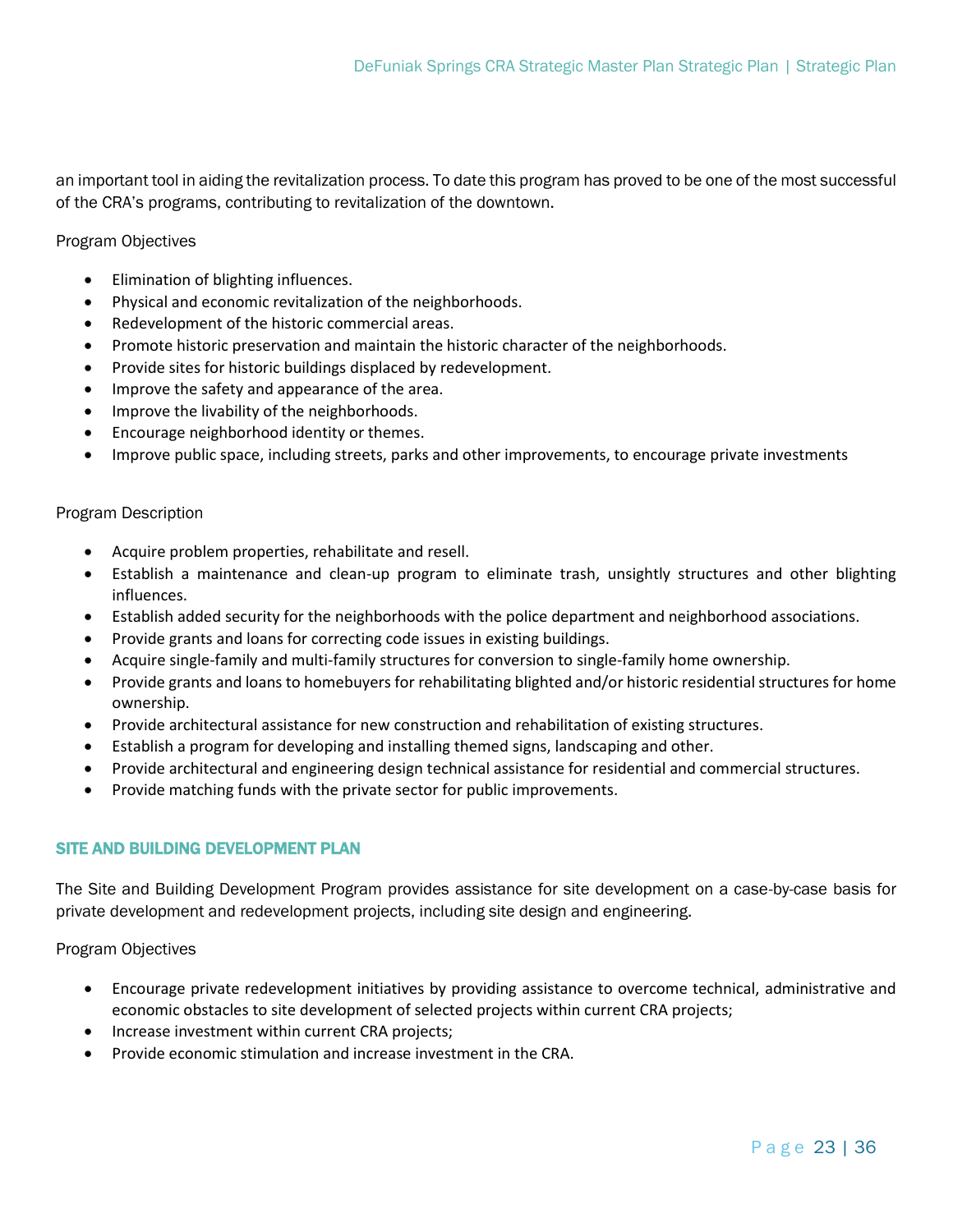#### Program Description

In order to preserve the City's heritage, the CRA may provide grants for the relocation of structures. These grants may be paid to the property owner in annual installments, equal to a percentage of the tax increment revenue received by the CRA due to the increased assessment on the property where the structure has been relocated. The CRA Board will maintain policy guidelines regarding grant limits, annual payment amounts (based on percentage of TIF revenue) and time frame over which the grant is to be paid.

To assist larger redevelopment projects, the CRA may also provide the following:

- Grants to developers paid in annual installments, equal to a percentage of the tax increment revenue received by the CRA due to the increased assessment on the property.
- Credit enhancement to developers wherein the CRA pledges its full faith and credit to the developer's lender for payment of a portion of the loan. The enhancement may be a percentage of the loan amount or a pledge to provide adequate debt service coverage.
- In order to qualify for either the grant or the credit enhancement a redevelopment project must reinforce the overall CRA redevelopment effort. This may occur by creating jobs, increasing surrounding property values, preserving a historical structure, providing a cultural amenity or by another means approved by the CRA Board.
- The use of the allocated funds for individual projects shall be solely at the discretion of the CRA. The Board may set up a series of policies and guidelines for the program.
- Grant and loan programs for the improvement of commercial structures within the CRA Redevelopment Area.
- Provide architectural design fees to projects selected by the Board. The CRA Board will maintain policy guidelines regarding grant limits, annual payment amounts and time frame over which grant is to be paid.
- Provide a grant for or perform directly structural analyses, fire code deficiencies, handicap accessibility issues, and other building code issues, or repair of items found in the analysis of existing buildings selected by the CRA.
- Provide parking and traffic analysis of selected projects and provide subsidies including financial assistance for construction and maintenance. Part of the criteria for selecting a project for assistance is the ability to jointly share the use of parking by the public during off-peak times.
- Provide grants and loans for utility relocation if the relocation is deemed critical to the economic feasibility of the project and if the relocation results in an enhanced site design.
- Provides grants and loans to businesses for the purpose of attracting business to the CRA area and for moving existing businesses due to expansion or because the moving results in attracting an additional business for the CRA area.
- Provide water, sewer, impact and connection fee payment assistance for selected projects.
- Provide environmental clean-up assistance for selected projects.

#### <span id="page-23-0"></span>HISTORIC PRESERVATION PROGRAM

Historic downtowns and neighborhoods possess those elements that create livable, viable communities by encouraging mixed-use and more compact development by encouraging mixed-use and more compact development. Historic neighborhoods have traditionally proved themselves to stabilize and increase property values. The program's intent is to educate the general public as to the benefits of historic preservation to generate support for the CRA's preservation activities and to encourage preservation both in the neighborhoods as well as the commercial areas.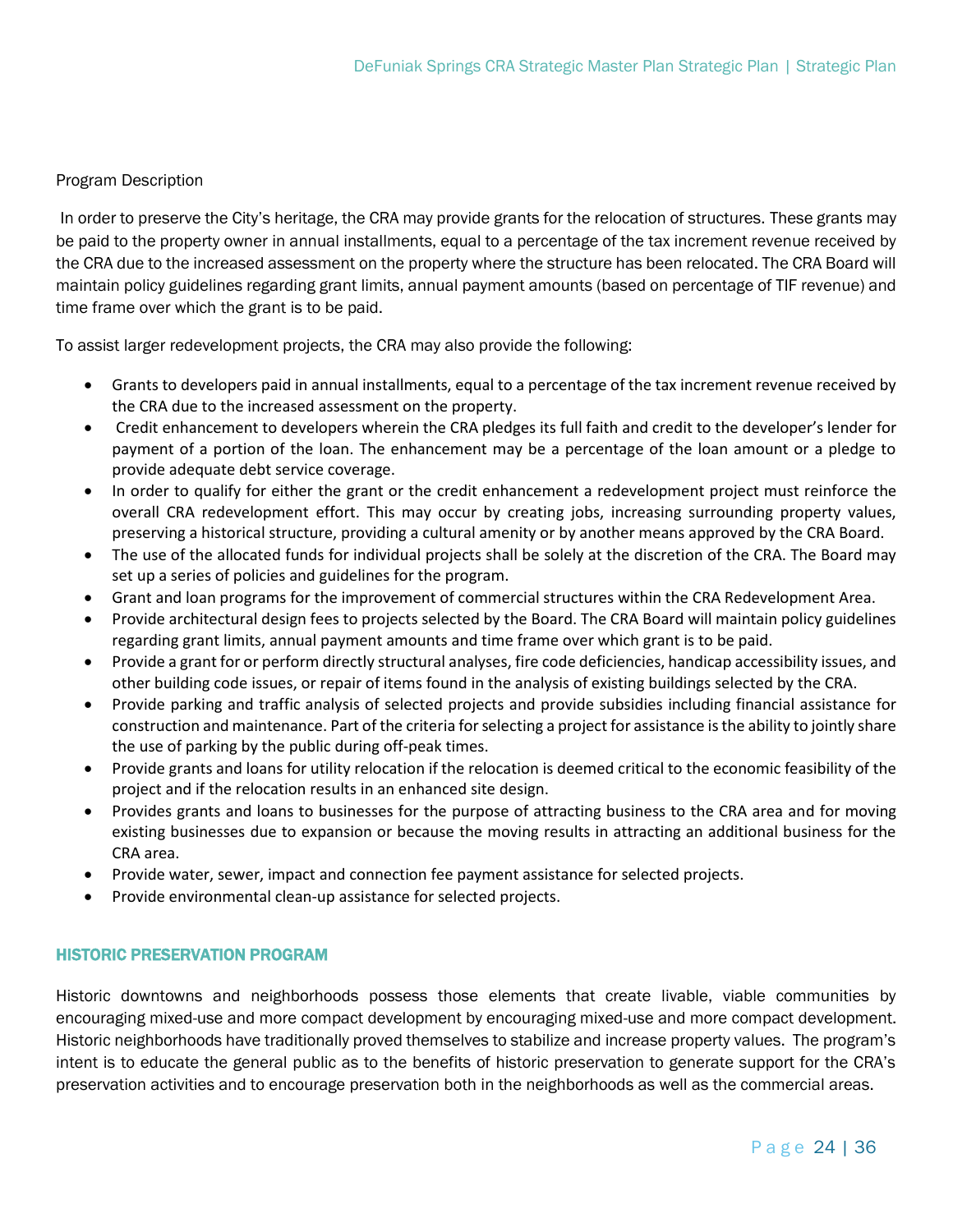#### Program Objectives

- Preserve the heritage of DeFuniak Springs.
- Use historic preservation as a tool for economic restructuring.
- Utilize historic preservation to combat and eliminate blight.
- Encourage restoration and maintenance of historic buildings.
- Maintain and restore all public historic buildings.
- Encourage the compatibility of historic structures and new structures in residential and commercial areas.
- Utilize the historical architectural styles of DeFuniak Springs as a reference for new construction styles.
- Provide sites for historic buildings displaced by redevelopment.

The City shall maintain and update its inventory of historic and archeological resources and shall encourage establishment of local historic districts and landmark designation as resources permit. The following policies will support this objective:

Policy 1.1. The Land availability for relocation. The City shall pursue making land available for relocation of historically significant buildings threatened by redevelopment.

Policy 1.2. Adaptive reuse. In revising its Land Development Code to be consistent with this Comprehensive Plan, the City shall adopt a policy or policies to encourage property owners to actively use their historical properties for homes, offices, museums, or other uses appropriate to the preservation of the building. The City shall review its land development regulations to ensure that City policies do not unduly restrict a property owner from active use of an historic property whose historic values have been preserved or restored.

Policy 1.3. Support to owners. The City shall encourage property owners of historically significant housing to seek preservation assistance through supportive educational programs, tax abatement, and assistance with State processing.

Policy 1.4. Historic preservation. The City shall encourage and cooperate with historic preservation efforts to develop and promote public programs and resources which increase awareness of historic places and cultural and historical activities.

Policy 1.5. The City shall continue utilizing historic data as identified in its City-wide survey, and may be amended from time to time, in order to promote awareness of historic places and sites.

Policy 1.6. Through its Land Development Code, the City shall continue to encourage historic preservation through voluntary means and incentives.

#### <span id="page-24-0"></span>SMALL BUSINESS DEVELOPMENT AND LENDING PROGRAM

The Small Business Development Program is designed to help facilitate the establishment of small businesses within the CRA. The program allows the CRA to provide rental subsidies that are intended to assist start-up businesses during the critical first year of operation by reducing the cost of overhead expenses.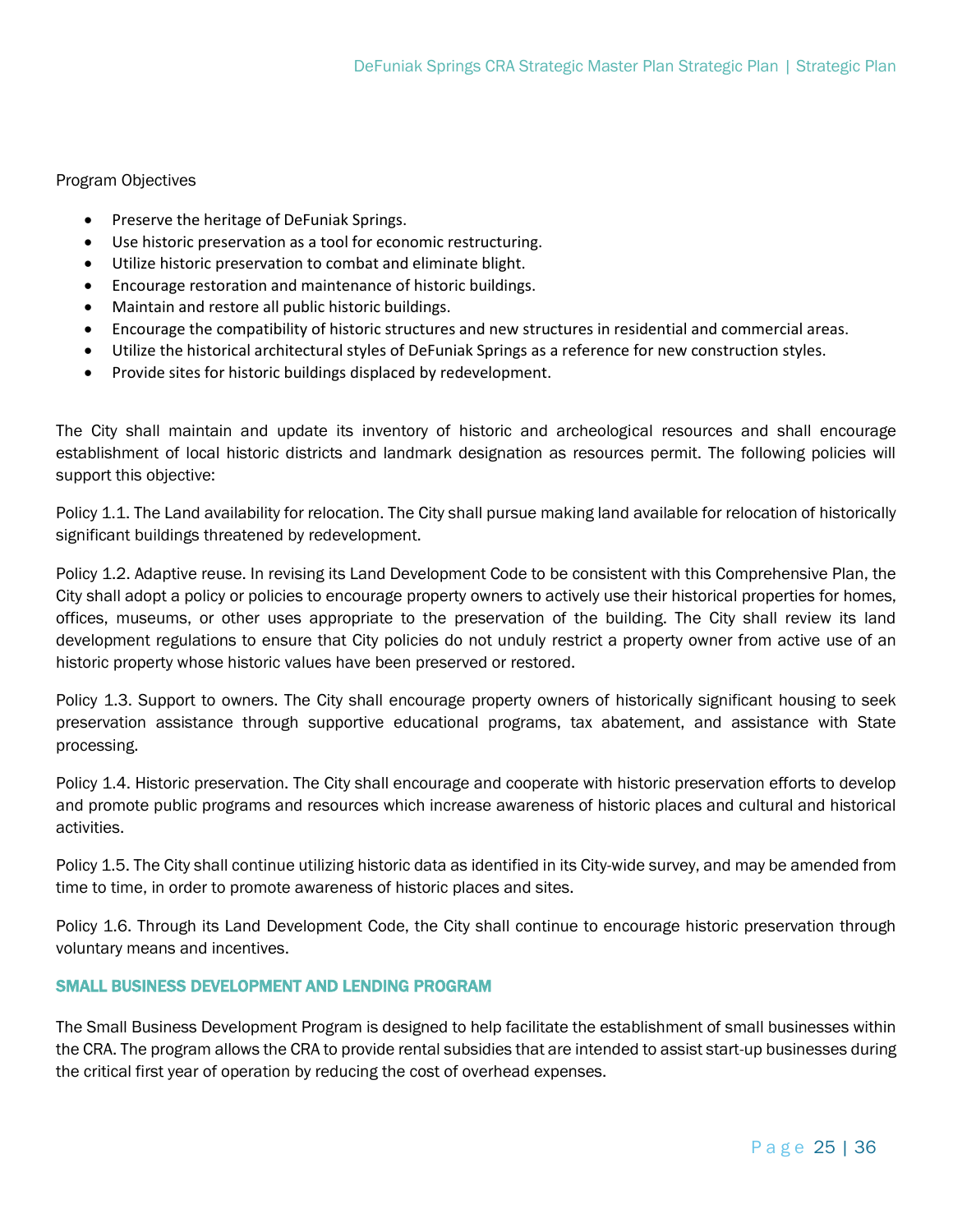#### Program

The Business Development Program provides rent subsidies of up to one-third of the businesses monthly rent for a fixed maximum amount as specified in the application form for twelve (12) months anytime during the first 18 months of a multi-year lease. Funding is budgeted on an annual first-come-first served basis.

Funding Limits and Eligibility Requirements

Applicants must meet all of the following requirements in order to be eligible to receive assistance:

- 1. Businesses must be located within the City of DeFuniak Springs CRA (Refer to the attached map).
- 2. Existing & New Businesses are defined as a company in operation for less than six months at the time of the application.
- 3. In order to qualify for funding under the Business Development Program the applicant must be one of the following:
	- a. New business venture.
	- b. Existing business relocating to the City of DeFuniak Springs from another City.
	- c. Existing business opening an additional location.
- 4. Businesses must be in operation for less than six months at the time the application is approved.
- 5. Businesses must have an executed multi-year lease (2-year minimum) for the new location within the City of DeFuniak Springs CRA area.
- 6. Businesses must employ a minimum of two (2) full-time equivalent W-2 employees whose wages are reported to state and federal government; a position occupied by the business owner may count toward the required job positions.
- 7. Businesses must be properly licensed and approved by the City of DeFuniak Springs.
- 8. Rental subsidies may be approved for one-third of the businesses monthly rent, based on a maximum per month that is specified on the application form. Subsidy payments will be paid in monthly installments for
- 9. a maximum of twelve (12) consecutive months during the first 18 months of a businesses' operation.
- 10. The total subsidy amount will not exceed a set amount per business as detailed in the application form.

#### <span id="page-25-0"></span>SITE BUILDING DEVELOPMENT ASSISTANCE PROGRAM

The Site Development Assistance Program is open to existing commercial projects within the Community Redevelopment Area. The program encourages business owners to improve their existing business sites through exterior improvements and/or business expansion projects. The Site Development Grant helps defray the cost of exterior improvements and project-related engineering, architectural and permitting costs associated with building expansions and renovations.

Criteria that will be considered in the review of an application include, but are not limited to:

- 1. The visual impact of the project on the area;
- 2. The impact the project will have on property values in the area;
- 3. The project's probability of success;
- 4. The number of new jobs that the business will create, particularly for area residents; and
- 5. The amount of private funds being invested into the project.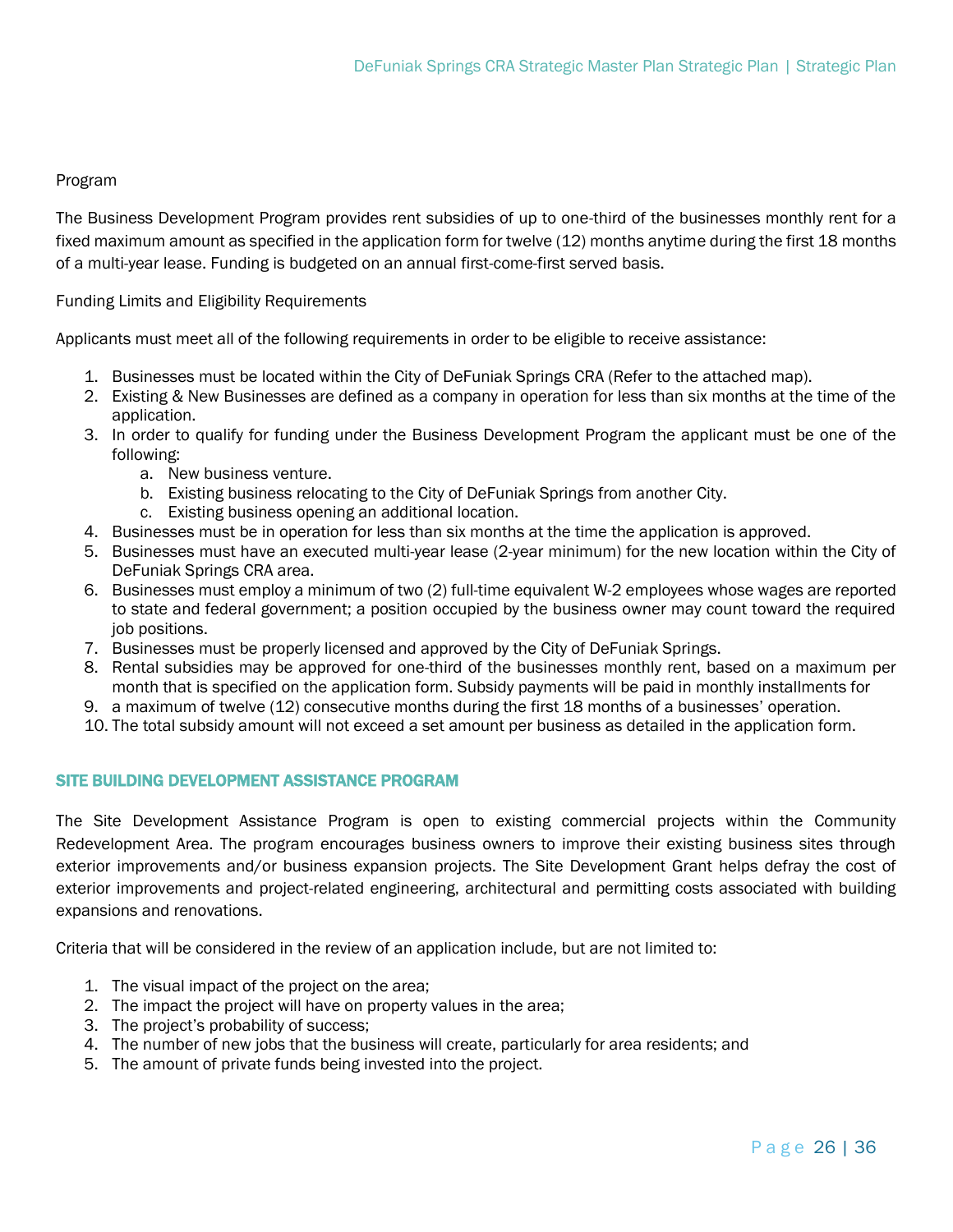#### Eligible Expenses

- Fees Site design; engineering; permitting
- Landscaping Expenses (design fees; installation; material purchases; irrigation)
- Exterior Repair, Stucco and Painting
- Roof Repair and Replacement
- Exterior lighting and related electrical work
- **Exterior Signage**

#### Ineligible Expenses

- Any and all interior repairs or improvements
- Interior Lighting
- Interior Painting
- Purchase of equipment, inventory, furnishings, decorations, or supplies
- Purchase of real property
- Rent, lease or mortgage payments
- HVAC repair and/or replacement
- Security system repair and/or replacement

#### General Provisions

The CRA has the right to approve or deny Site Development Assistance Program applications in its sole and absolute determination and evaluation, as to the benefits projected by such projects in the City of DeFuniak Springs's CRA. Priority will be given to projects that primarily involve exterior improvements or show an increase in square footage.

Grantees under this program agree to complete the project that the funding was awarded for, according to the scope of work presented in the application. Furthermore, all work must be done in compliance with the City of DeFuniak Springs ordinances and regulations and must have appropriate permits and Certification of Completion issued.

Applicants are encouraged to meet with CRA staff to discuss their project qualifications and eligibility for reimbursement under the program before applying.

#### <span id="page-26-0"></span>LAND ACQUISITION PROGRAM

The Land Acquisition Program will acquire properties for the purpose of fulfilling the objectives of the CRA and accelerate the redevelopment process by assembling land for redevelopment. This may constitute certain property being resold or leased to the private or public sector or assisting an area that may need the CRA as a catalyst to commence redevelopment.

#### Program Description

• Acquire land for any CRA program established in the CRA Redevelopment Plan;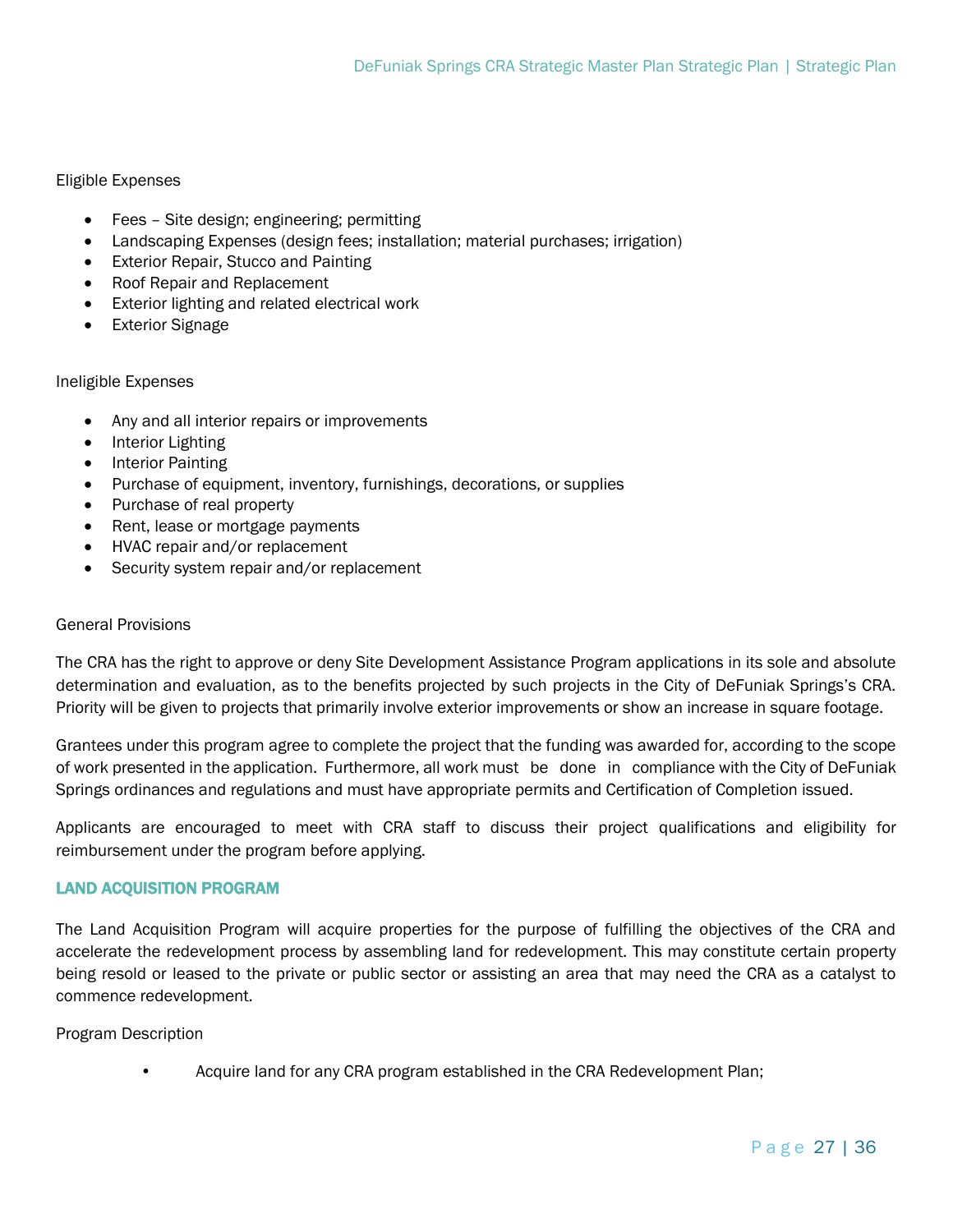- Dispose of land in any manner that meets the test of redevelopment;
- Hold property for a period of time sufficient to accomplish redevelopment purposes;
- The CRA may sell or lease, as defined in the State Statutes, property for less than the fair market value;
- The CRA may transfer property to the City equal to, less than, or greater than its basis;
- The CRA may donate property for a public purpose; and
- The CRA may purchase property from the City.

#### Potential Land Acquisition Sites

The City will consider any site within the CRA area to acquire with particular emphasis on properties that are underutilized, underperforming, dilapidated structures and sites that have remained stagnant or vacant over a lengthy period of time.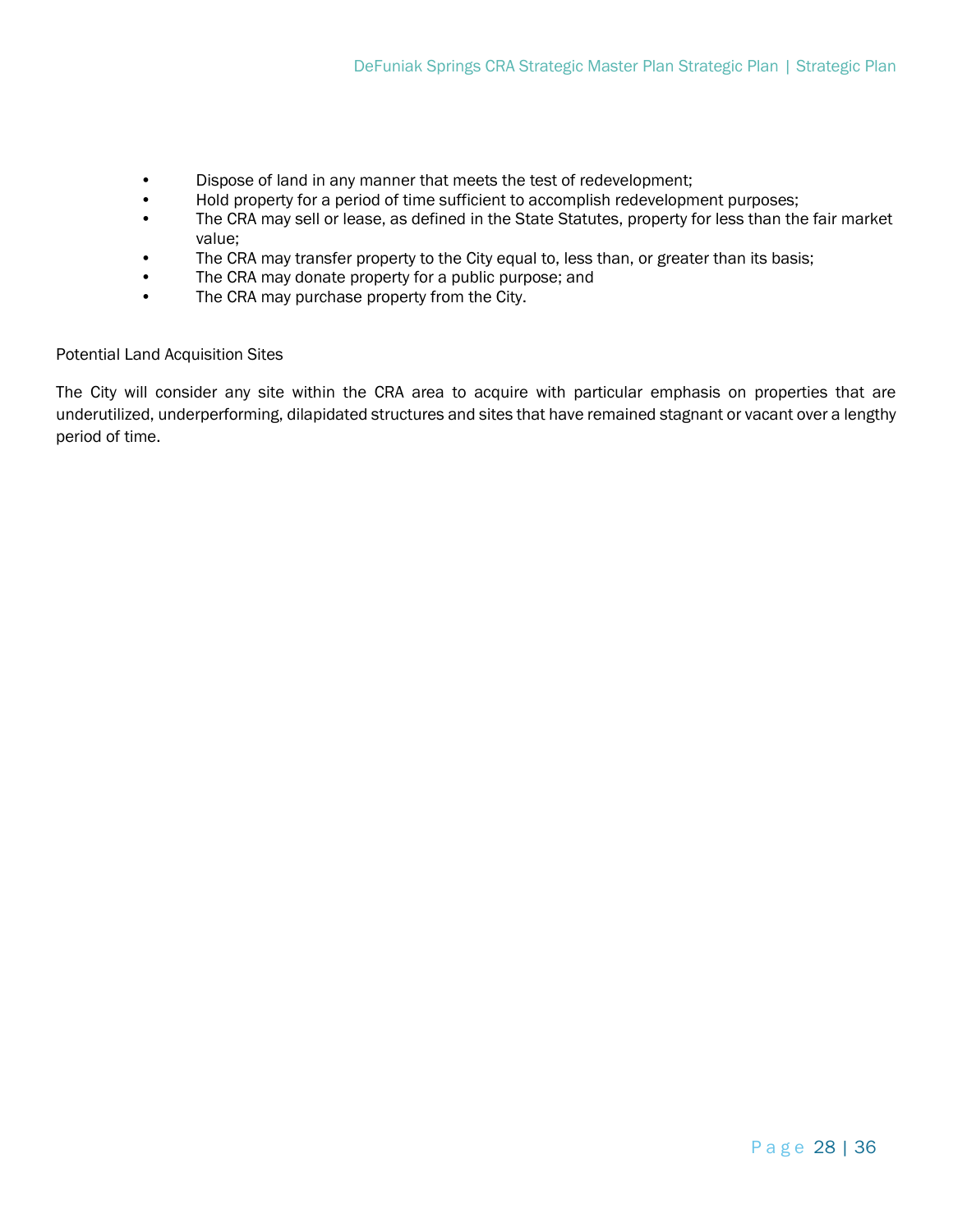# <span id="page-28-0"></span>NEIGHBORHOOD IMPACT REPORT

# <span id="page-28-1"></span>Florida Statute 163.362 (3)

If the redevelopment area contains low or moderate-income housing, contain a neighborhood impact element which describes in detail the impact of the redevelopment upon the residents of the redevelopment area and the surrounding areas in terms of relocation, traffic circulation, environmental quality, availability of community facilities and services, effect on school population, and other matters affecting the physical and social quality of the neighborhood.

#### <span id="page-28-2"></span>**Explanation**

Florida Statute 163.362(3) sets the requirement for any and all CRA redevelopment plans effecting low or moderate-income housing to assess the impact said redevelopment will have on the residents of the area. The assessment should focus on traffic, environmental impact, community facilities and services, school population and locations, and any other pertinent effects to the neighborhoods.

#### <span id="page-28-3"></span>CRA Assessment

The DeFuniak Springs Community Redevelopment district contains 6,475,520 acres inside the city limits of DeFuniak Springs, FL. As with most CRA districts, the DeFuniak Springs CRA District has many land use components- commercial, residential and governmental. This mixture of uses builds a hub for both work and living spaces for retail, office and service industries and lends to a mixed-use development and district. Both residential and commercial building inventory is varied and limited, both in quality of construction and maintenance after the fact, at the time of this report.

Community redevelopment plans for DeFuniak Springs focus clearly on building a strong foundation for strengthening, supporting and growing our community through redevelopment of distressed areas, both environmental and man-made, and a strategic approach to new development across the economic spectrum. Redevelopment, restoration and remodeling along with infill projects will be the primary means for the CRA District make over with very little to no large-scale demolition and removal of existing buildings. All subsequent planning by the CRA will focus on improvements driven by economic development stability, better housing options, infrastructure, commercial property development, and the visual environment of the CRADistrict.

As with any construction zone, there are potentials for negative consequences before, during and after a project is completed. Traffic congestion, construction and urban noise, and congestion due to increased use of the area can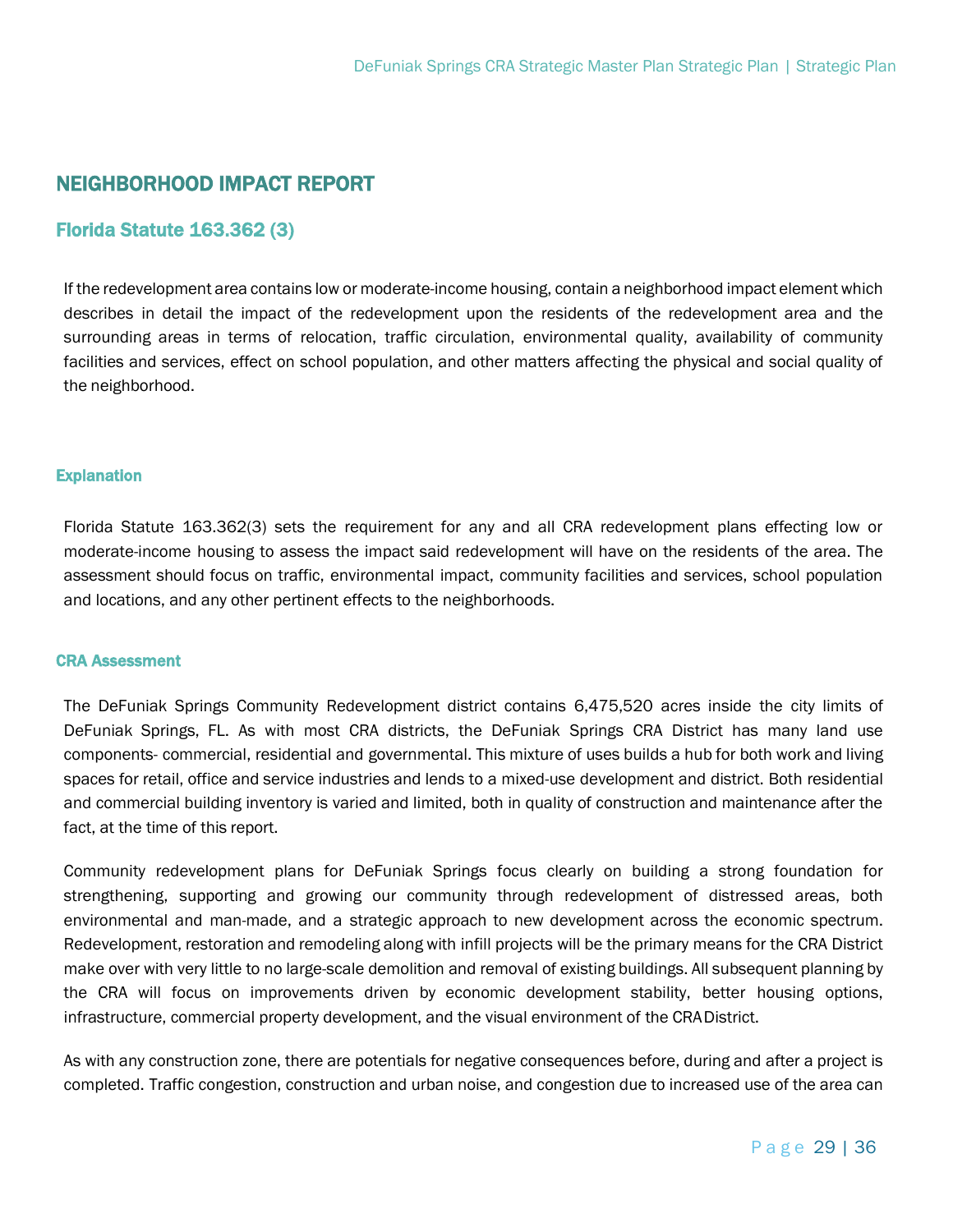be seen as negatives, but, with proper planning and communication before, during and after a project, the CRA can mitigate dissent by hosting community meetings and considering community input during all phases of projects. Proper planning and connection to the community can alleviate most side-effects and help reap the full benefits of increased activity and development inside the CRA District. A cohesive, well-planned approach to redevelopment should solve most, if not all, negative consequences. It is the opinion of the CRA that long-term adverse impacts to residential areas inside the CRA District are not expected due to redevelopment efforts.

Throughout the CRA redevelopment process, the CRA may deem necessary the procurement of depreciated property to develop the residential, commercial and retail options inside the CRA District and draw closer to goals set forth in this plan. No property will be purchased with CRA funds without the express consent of the CRA Board of Directors and much discussion with the public at large to define the best use for property. Once purchase and redevelopment are defined and justified, CRA funds may be used for projects.

One goal of this plan is a more diverse housing stock inside the CRA District of DeFuniak Springs. The CRA will promote all housing, no matter the price point, keep to high levels of quality materials, design and construction. The CRA can and may seek opportunities to act as developer, coordinator, partner and funding stream for affordable housing options inside the CRA District. This step should help improve the CRA District's available stock of housing across the economic spectrum.

During redevelopment or construction of infill properties, there is the opportunity for adjacent properties and businesses to be impacted. The impact will be temporary and could include construction detours, noise, dust and increased construction-based traffic. While the construction impact is expected to be minimal and temporary, the benefits of redevelopment will be long- lasting and add to the quality of life for the entire community. Benefits will include but are not limited to safer streets through lighting and streetscape improvements, open communal spaces, infrastructure stability, new and diverse retail business district, and other needed improvements.

The Walton County School District is properly preparing to increase population based on projected growth rates to the county. At the writing of this plan, the CRA does not project the need for added educational infrastructure as a result of redevelopment activities inside the CRA District. The CRA plan does address the need for new or improved community facilities and has addressed each individually as a part of this plan.

The Community Redevelopment Agency of DeFuniak Springs, FL has the sole purpose of creating an economically stable, highly accessible, beautiful district for all to enjoy. All actions taken by the CRA are focused on building a highly desirable destination for residents and guests build with accessibility and walkability in mind. A community that is pedestrian and pedal friendly and focused on better commercial, retail and residential options for all citizens. Redevelopment efforts will provide programs proposed for residents, property owners, businesses and visitors of the CRA District and, in turn, the city of DeFuniak Springs, Walton County, FL, the Florida Panhandle and the Southern Region of America.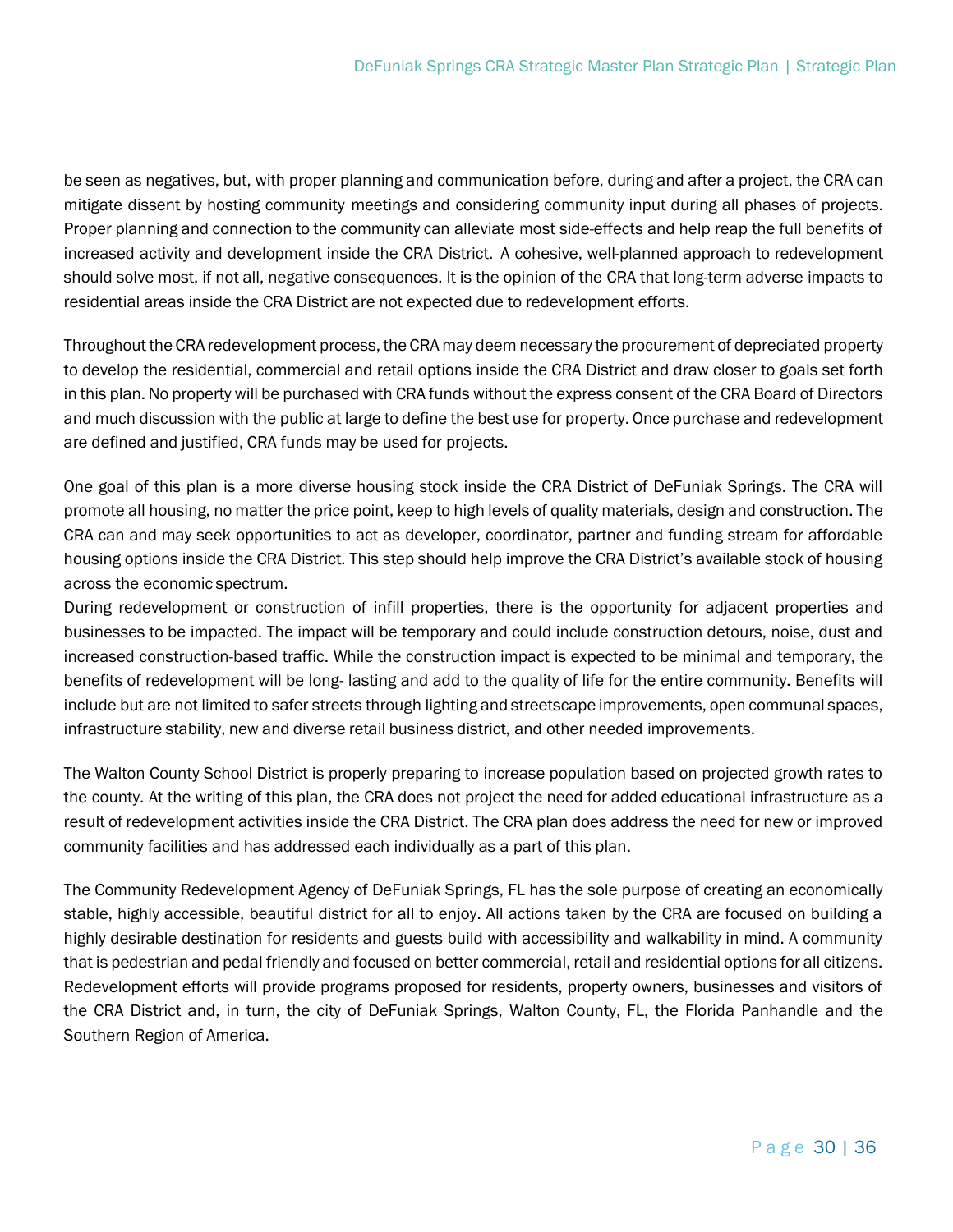# <span id="page-30-0"></span>PLAN IMPLEMENTATION

## <span id="page-30-1"></span>**TIMELINE**

The plan described within the DeFuniak Springs CRA Strategic Plan and funded through tax increment revenues must occur within a 15-year timeframe after the fiscal year this plan is approved and adopted for the CRA District of DeFuniak Springs, FL. If, because of a lack of funding or community outcry, a project is not implemented during this 15-year timeframe, said project will be stricken from the master plan and reevaluated for possible subsequent redevelopment plans.

Upon arrival of year 15 (2033), the Community Redevelopment Agency of DeFuniak Springs, in conjunction with the City of DeFuniak Springs, will review all goals, activities and remaining projects and weigh accomplishments of the CRA verses the work outstanding. At this point, the City of DeFuniak Springs may determine to continue the CRA work or dissolve the agency in its current iteration.

## <span id="page-30-2"></span>TAX INCREMENTAL FINANCING RATES AND REVENUES

The single source of revenue established by Florida Legislative Statute for CRA funding is tax increment financing, but the CRA of DeFuniak Springs will pursue a variety of sources to meet the objectives and projects identified in this plan. By injecting alternative financing models, the CRA is capable of leveraging currency otherwise unavailable.

No person can accurately predict the exact millage rate and revenue for the DeFuniak Springs CRA District throughout the next 15 years (October 2018-October 2033), but estimates have been made in this document based on the previous ten years. A pattern of growth has been shown threw examination of economic drivers inside the CRA District of DeFuniak Springs and similar CRA districts in the Florida Panhandle. The estimates are for planning only and should not be seen as completely accurate. Projected revenues should be constantly revisited as redevelopment exponentially increases property appraisals inside the CRA District. Though no estimate can be completely accurate, for this document we have based increases taxable values at 2% -4% annually.

The City of DeFuniak Springs and Walton County will deposit 95% of the amount based on the calculation of increment using the City of DeFuniak Springs millage rate in accordance with Resolution 2018-? in which the community redevelopment trust fund terms are established. With much consideration of historical data of Walton County, FL Property Appraisers collected ad valorem tax records, this plan bases projections on the following calculations:

City of DeFuniak Springs 2008-2018 millage rate: 4.50000

City of DeFuniak Springs five-year average collected tax increase: \$20,000 (1% average growth rate)

City of DeFuniak Springs three-year average collected tax increase: \$28,000 (3% average growth rate)

Estimated CRA Tax Increment Financing Revenue year one: \$20,000 - \$40,000

Estimated CRA Tax Increment Financing Revenue through year five: \$296,000 - \$608,000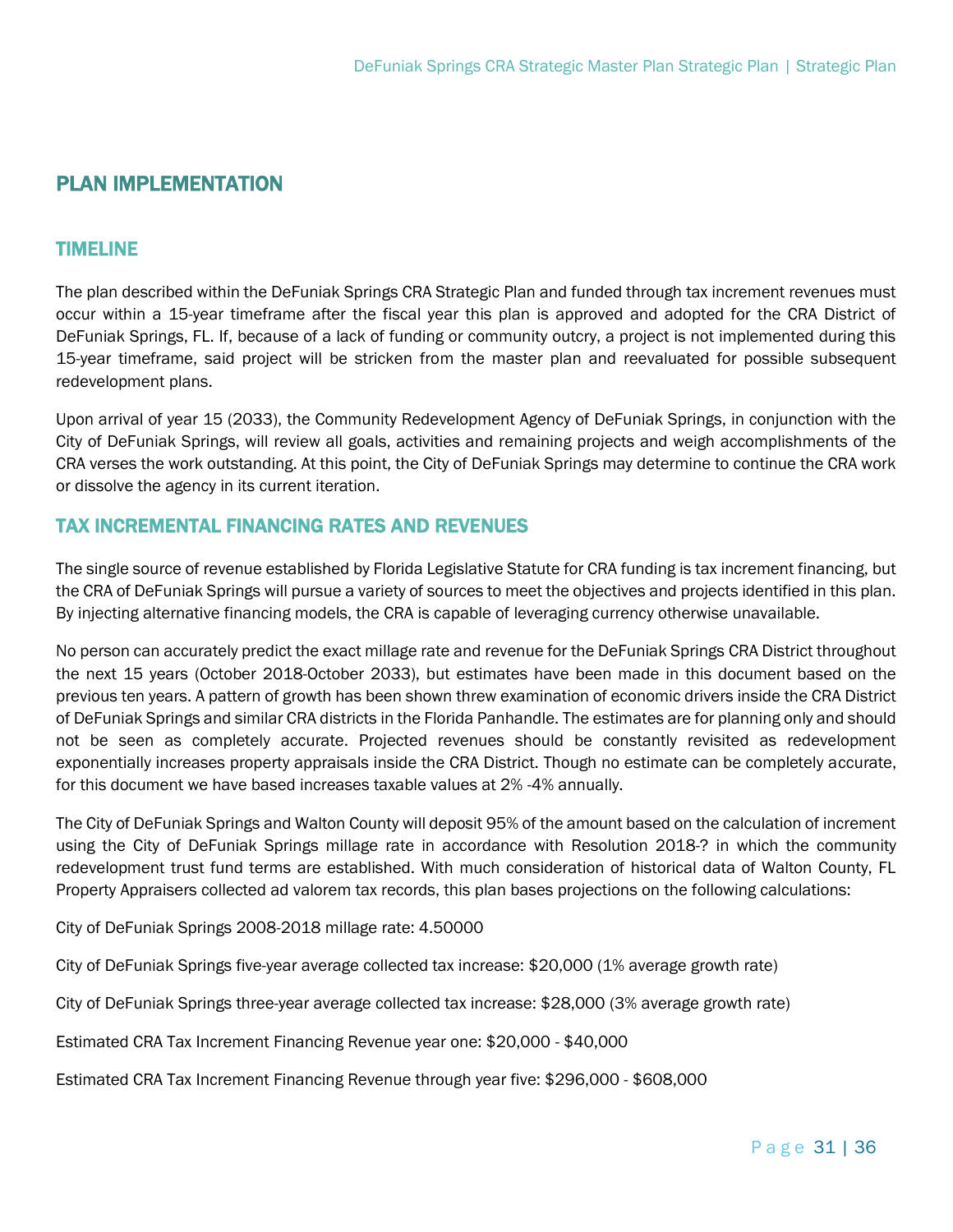Estimated CRA Tax Increment Financing Revenue through year ten: \$1,124,000 - \$2,391,000

Estimated CRA Tax Increment Financing Revenue through year fifteen: \$2,539,000 - \$5,602,000

## <span id="page-31-0"></span>FINANCIAL OPERATIONS AND TRANSPARENCY

#### <span id="page-31-1"></span>**OVERVIEW**

The financial operations of the DeFuniak Springs Community Redevelopment Agency must be held to the highest standards both internally and externally to ensure public trust, transparency and mission alignment with the citizens of DeFuniak Springs. The CRA must operate under financial best practices and be transparent in every financial matter including but not limited to: the annual budget, annual reporting, audits, amendments to budgets, financial appropriations and operational spending. Financial best practices should include a timely transfer of TIF contributions, including prompt reporting of all transactions, all CRA funds are to be held inside the governmentally established CRA Trust Fund, annual reporting to the public on all financial matters reflecting revenues, spending and projections for growth, all current year unspent funding will be appropriated by September 30 of the current year per Florida Statute Chapter 163.387(7), and all current reports and records will be made available to the public on the DeFuniak Springs CRA webpage. Additionally, an activity statement of cost associated with any projected redevelopment, including any funding to be used on publicly funded capital projects or any debt incurred due in part or in whole to the proposed redevelopment if the debt will be paid with TIF revenue will be prepared and presented to the DeFuniak Springs CRA Board of Directors on or before September 30 of the current year.

#### <span id="page-31-2"></span>OPERATIONAL EXPENSES

The Legislature of the State of Florida through Statute 163 mandates every Community Redevelopment Agency to comply with certain expenses with very little to no deviation allowed in removing or decreasing the expense. These expenses are paid through increment financing revenues collected and deposited into the CRA Trust Fund. If appropriate, the City of DeFuniak Springs may off-set the payment of part or all of these expenses for no more than the first five fiscal years of the DeFuniak Springs CRA. At which time as the City of DeFuniak Springs ceases payment of CRA expenses, the DeFuniak Springs CRA will enter into a reimbursement agreement with the City of DeFuniak Springs for all funds previously paid by the city on behalf of the CRA. It is the goal of the DeFuniak Springs CRA is to minimize operational expenses. For this purpose, the operational expenses of the DeFuniak Springs CRA should never exceed 45% and project that as redevelopment continues and revenues increase, total operational expenses will decrease to less than 40% year over year. At no time can previous year appropriated funds be used for the purpose of paying operational expenses. All operational expenses must come from the current year TIF revenues.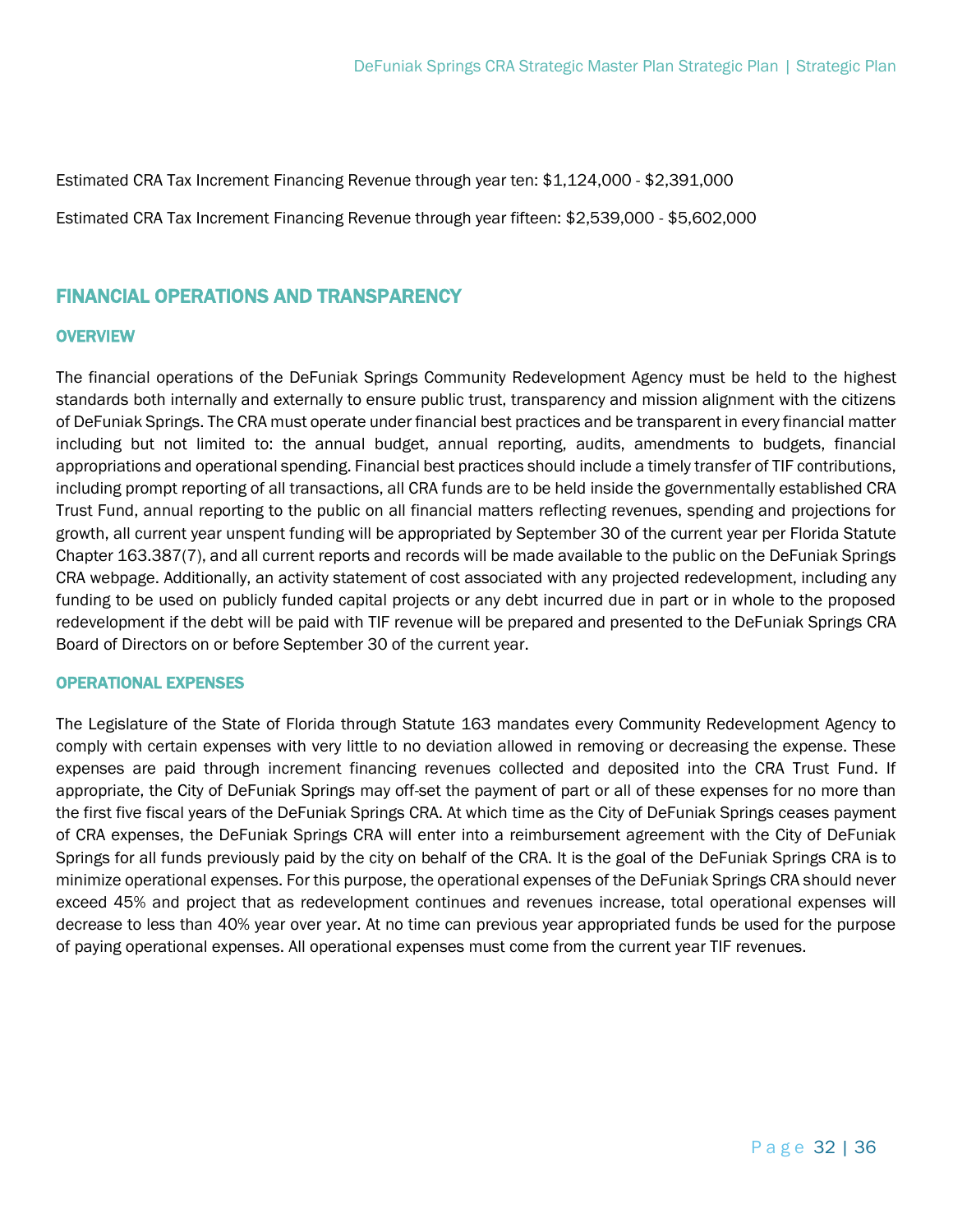# <span id="page-32-0"></span>PLAN MODIFICATION DISCLAIMER

The Redevelopment Plan inside this document may, at any time, be modified in a manner consistent with Florida **Statute** 

163.361 and the majority vote of the Community Redevelopment Agency Board of Directors. All amended areas of the plan will be made known for public discussion and comment and a public hearing will be held no less than 30 days before any vote on amendments shall take place. The DeFuniak Springs CRA Board of Directors will take into account any and all comment from the public and governmental bodies wishing to express their opinion on the proposed amendment.

## <span id="page-32-1"></span>Provision of Severability

If, upon careful examination, any part of this plan is deemed unconstitutional or illegal in form or construct, the part in question shall not affect in any way the remaining part or portion of the redevelopment plan set forth in this document.

#### <span id="page-32-2"></span>Plan Conformity

The DeFuniak Springs Community Redevelopment Agency Redevelopment Plan in this document is designed to work in conjunction with and help fulfill the City of DeFuniak Springs and Walton County Comprehensive Plans. Every capital improvement and ongoing program will be prepared with the consideration of both comprehensive plans. All plans, both past and present including comprehensive plans, study plans, reports rendered, and improvement projects will be broadly analyzed for context and consistency throughout the CRA redevelopment process.

#### <span id="page-32-3"></span>**Restrictions**

All redevelopment plans undertaken inside the DeFuniak Springs CRA District will be reviewed by the CRA and any other applicable agencies inside the local municipality. All CRA sponsored redevelopment must adhere to all land development regulations, City and County Comprehensive Plans and the DeFuniak Springs CRA Plan.

All issues concerning redevelopment of property inside the CRA District will be herd in open form at the earliest DeFuniak Springs CRA Board of Directors meeting after such time as the issue has been made know to the public at large. Any issue concerning a restriction placed on a property acquired by the CRA for redevelopment and subsequently returned to the private sector should be addressed on an individual basis hence ensuring all activities to further redevelopment initiatives are consistent with the CRA Redevelopment Plan.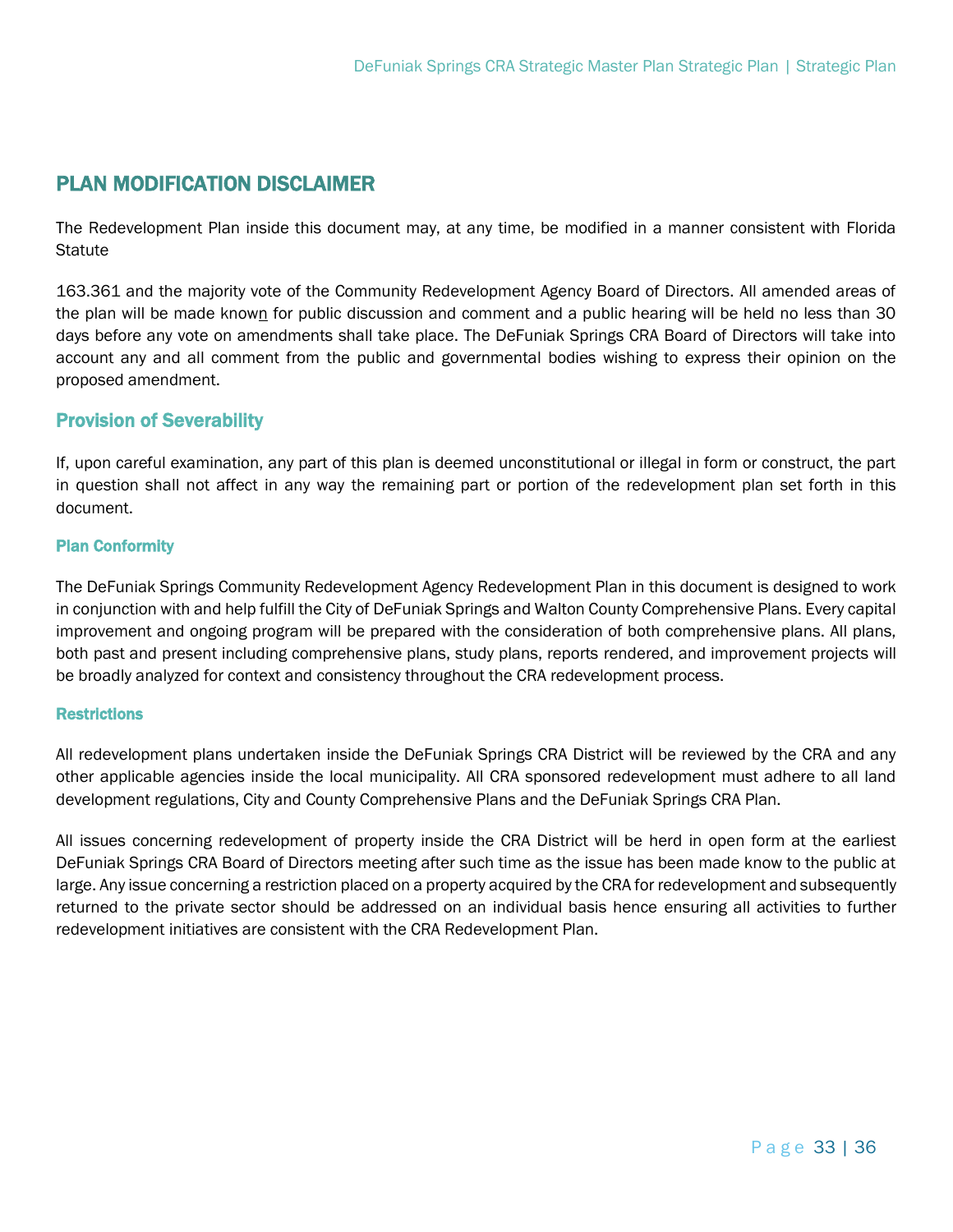# <span id="page-33-0"></span>**Conclusion**

The DeFuniak springs Community Redevelopment Agency has put forth a redevelopment plan housed inside this document for the sole purpose of building a more economically, socially, and environmentally stable and sustainable community and delivering a higher quality of life for all citizens of DeFuniak Springs and the surrounding area. To better perpetuate this mission, all parties involved, governmental leaders, social leaders, business owners, property owners and all residents, must do their part to support redevelopment efforts put forth in this document and subsequent projects agreed upon hereafter. The redevelopment plan for the CRA District for the City of DeFuniak Springs is based on 15-year projections. This timeline allows adequate build-up for efforts and funding to be attained, plans to be formulated and action to be taken with reevaluation built in as a review to help re-center, if necessary, the focus of the CRA. The anticipation is the CRA will find need to update or amend this plan as new information and community input is realized. Through Tax Increment Financing, the CRA Fund will use revenues to support some, but not all cost associated with a given project and look to both public and private partners to subsidize efforts for redevelopment. The CRA Board of Directors will continue to be open and transparent in the operations of the Community Redevelopment Agency and make every stride to keep the citizens of DeFuniak Springs well informed as to the process and procedures taking place throughout redevelopment.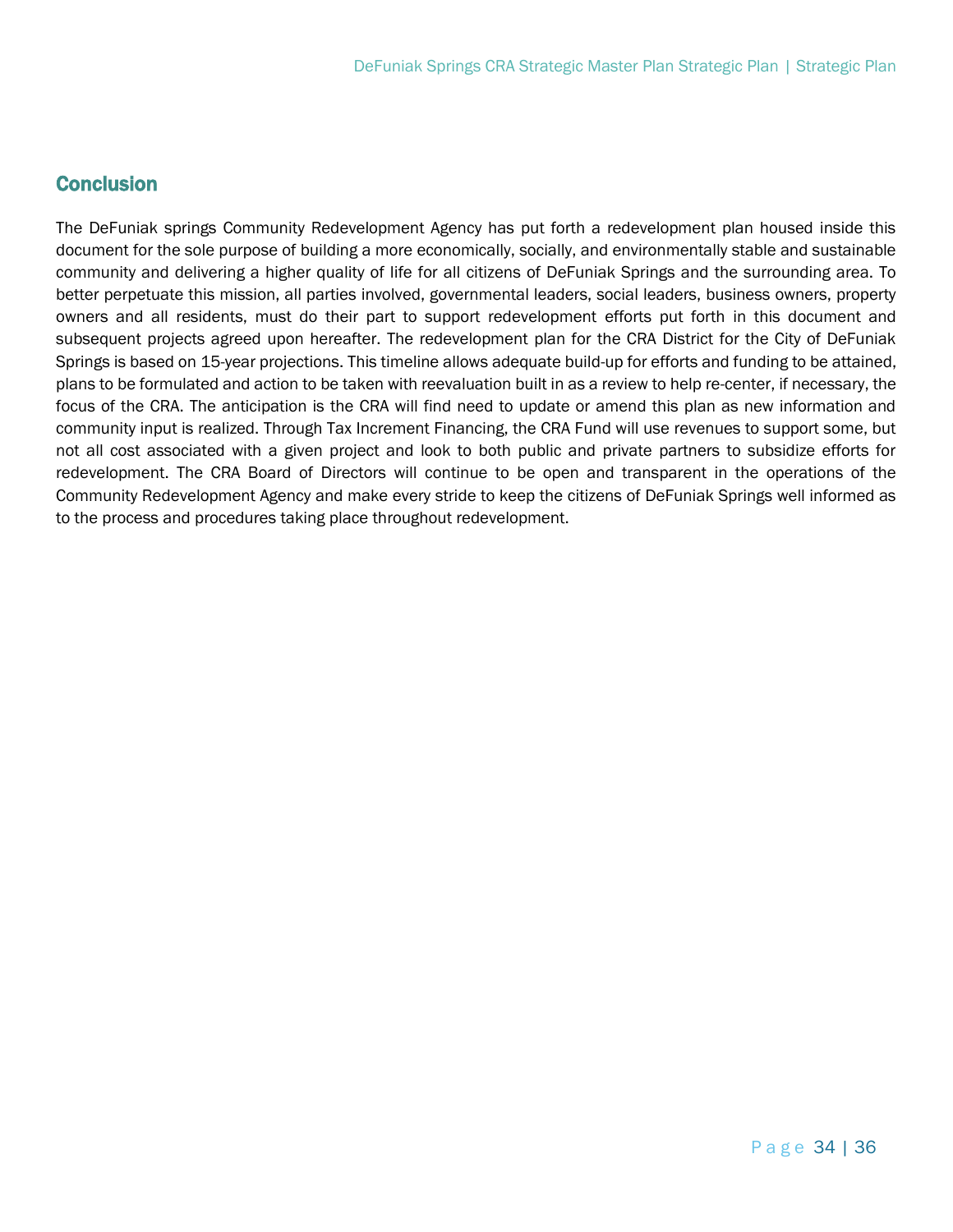